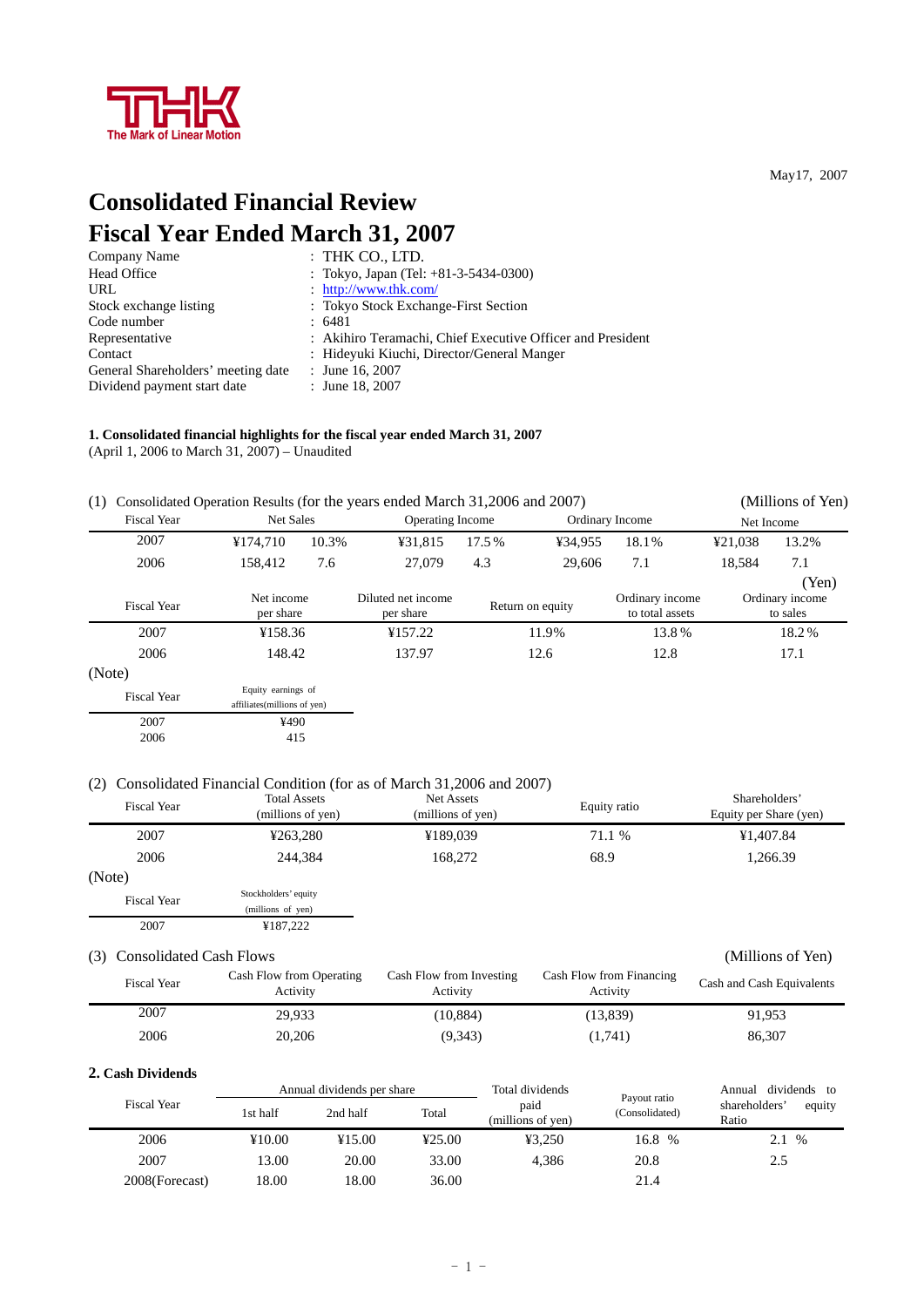### **3. Forecast of Consolidated Financial Results (April 1, 2007 to March 31, 2008)**

| 2008              | Net sales<br>(millions of yen) |        | Operating income<br>(millions of yen) |        | Ordinary income<br>(millions of yen) |        | Net income<br>(millions of yen) |        | Net income<br>per share(yen) |
|-------------------|--------------------------------|--------|---------------------------------------|--------|--------------------------------------|--------|---------------------------------|--------|------------------------------|
| $1^{\rm st}$ Half | ¥87,000                        | (1.1)% | ¥16.600                               | (2.7)% | ¥17.700                              | (3.5)% | ¥10.900                         | (0.7)% | 81.96                        |
| $2nd$ Half        | 185,000                        | 5.9    | 34,000                                | 6.9    | 36.300                               | 3.8    | 22.400                          | 6.5    | 168.44                       |
|                   |                                |        |                                       |        |                                      |        |                                 |        |                              |

(By forecasted average number of shares of common stock year of period)

### **4**.**Other**

(1) Changes in reporting entities: No

(2) Changes in accounting policies/estimates/disclosure of consolidated financial reports(which will state in material item for basis of financial reports preparation)

| 1) Changes in amendment of general accepted accounting standard | Yes. |
|-----------------------------------------------------------------|------|
| $(2)$ Other than $(1)$                                          | No.  |

(3) Issued Shares (Common stock) for as of March 31,2006 and 2007

| Fiscal Year | <b>Issued</b> | Treasury stock |
|-------------|---------------|----------------|
| 2007        | 133,020,540   | 34.512         |
| 2006        | 132,799,331   | 29.741         |

### 【Reference】Non-Consolidated Operating Result

### **1. Non-Consolidated financial highlights for the fiscal year ended March 31, 2007**

(April 1, 2006 to March 31, 2007) – Unaudited

| (1) Non-Consolidated Operation Results (for the years ended March 31,2006 and 2007) |            |                  |                    |                         |                 |       |            | (Millions of Yen) |
|-------------------------------------------------------------------------------------|------------|------------------|--------------------|-------------------------|-----------------|-------|------------|-------------------|
| <b>Fiscal Year</b>                                                                  |            | <b>Net Sales</b> |                    | <b>Operating Income</b> | Ordinary Income |       | Net Income |                   |
| 2007                                                                                | ¥143.870   | 10.0%            | ¥28.681            | 20.3%                   | ¥30.642         | 19.9% | ¥17.993    | 10.6%             |
| 2006                                                                                | 130.767    | 8.5              | 23.843             | 3.8                     | 25.563          | 6.2   | 16,264     | 12.1              |
|                                                                                     |            |                  | (Yen)              |                         |                 |       |            |                   |
| <b>Fiscal Year</b>                                                                  | Net income |                  | Diluted net income |                         |                 |       |            |                   |
|                                                                                     | per share  |                  | per share          |                         |                 |       |            |                   |
| 2007                                                                                | ¥135.45    |                  | ¥134.47            |                         |                 |       |            |                   |
| 2006                                                                                | 129.78     |                  | 120.64             |                         |                 |       |            |                   |

### (2) Non-Consolidated Financial Condition

| <b>Fiscal Year</b> | <b>Total Assets</b><br>(millions of yen) | Net Assets<br>(millions of yen) | Equity ratio | Shareholders'<br>Equity per Share (yen) |
|--------------------|------------------------------------------|---------------------------------|--------------|-----------------------------------------|
| 2007               | ¥237.209                                 | ¥174,245                        | 73.4 %       | ¥1.310.26                               |
| 2006               | 225,568                                  | 160.061                         | 71.0         | 1.204.66                                |

### (3) Forecast of Non-Consolidated Results for the Fiscal Year ending March 31, 2008

| 2008       | Net sales<br>(millions of yen)                                          |        |         | Operating income<br>(millions of yen) |         | Ordinary income<br>(millions of yen) |        | Net income<br>(millions of yen) | Net income<br>per share(Yen) |  |
|------------|-------------------------------------------------------------------------|--------|---------|---------------------------------------|---------|--------------------------------------|--------|---------------------------------|------------------------------|--|
| $1st$ Half | ¥71,000                                                                 | (0.4)% | ¥13.800 | (0.4)%                                | ¥14.300 | (2.3)%                               | ¥8.500 | (2.6)%                          | 63.92                        |  |
| $2nd$ Half | 150.000                                                                 | 4.3    | 30,000  | 4.6                                   | 31.100  | 1.5                                  | 18.500 | 2.8                             | 139.11                       |  |
|            | (By forecasted average number of shares of common stock year of period) |        |         |                                       |         |                                      |        |                                 |                              |  |

\*Forward-Looking Statements:

This release contains forward-looking statements that are based on management's estimates, assumptions and projections at the time of release. Some factors, which include, but are not limited to, the risks and uncertainty associated with the worldwide economy, competitive activity and currency fluctuation could cause actual results to differ materially from expectations.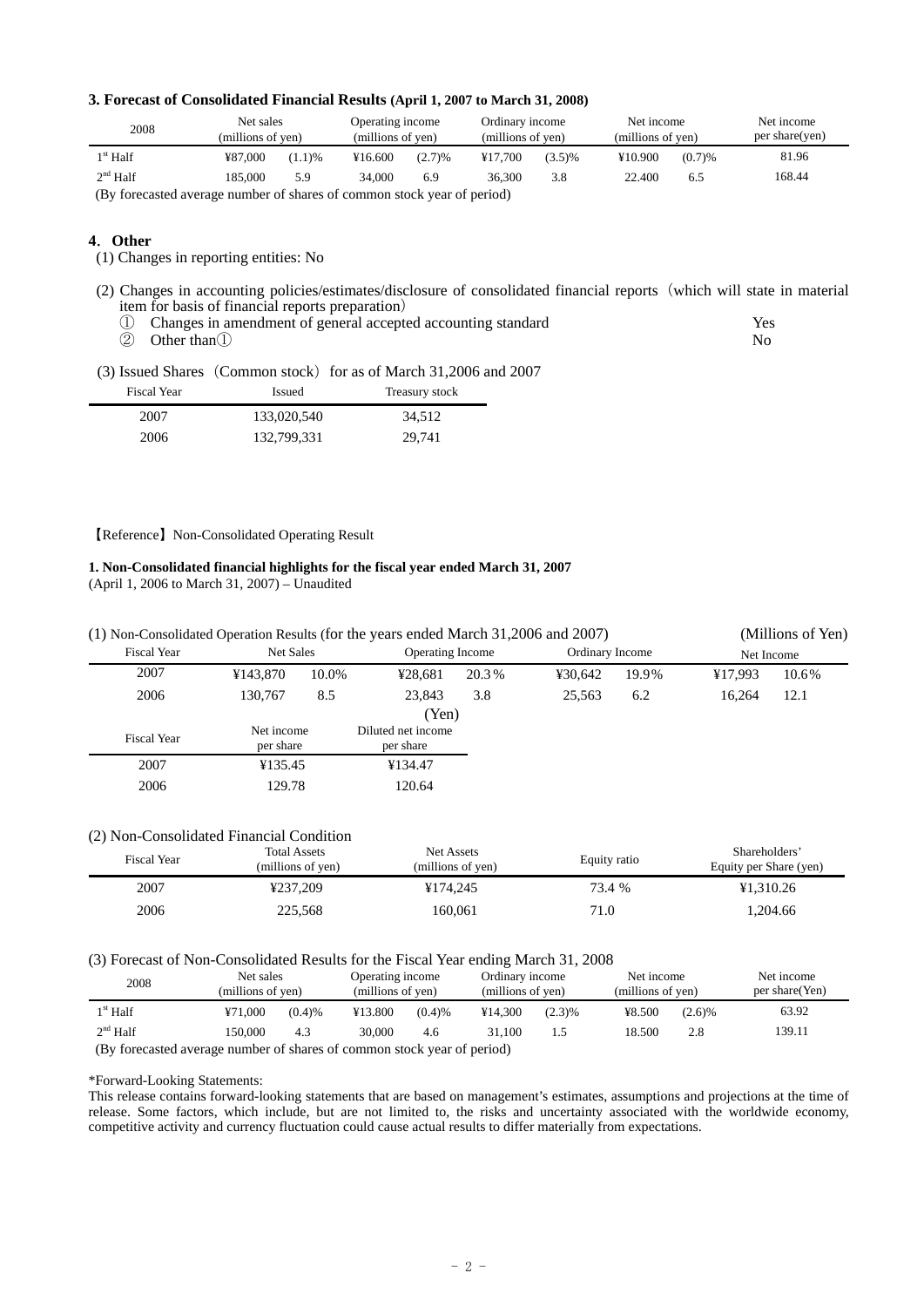### 1. Business Performance

### (1) Analysis of Business Performance

### 1. Summary of Overall Performance

The domestic Japanese economy for the current consolidated fiscal year has remained firm due to increased capital investment and an improved employment environment, with healthy corporate performance as the backdrop.

As a result, excluding the "Izanagi boom," the current economic condition, which has continued since February 2002, represent the longest period of economic recovery since the end of WWII. Although there have been signs of economic slowdown in the U.S. economy in the second half of the year, overall growth was stable. The European economy has enjoyed its highest growth in six years, while the Asian economy, centered mainly on China and India, has remained strong.

In order for our corporate group to respond to increased demand in all regions arising from this economic environment, the THK group has promoted aggressive activities in terms of both production and sales. From a production standpoint, the THK group has applied capital investment to increase production capabilities in all four regions of Japan, North America, Europe, and Asia; and from a sales standpoint, the THK group has upgraded its sales network not only in China, but also in all regions. The THK group has also improved the skills of our sales force and put together a domestic distribution organization.

As a result, net sales for this consolidated fiscal year have been ¥174,710 million, representing a 10.3% increase of ¥16,298 million over that of the previous consolidated fiscal year. Rising above the level of the previous consolidated fiscal year, the peak up to that time, the THK group has achieved record sales in three straight fiscal terms.

From a cost standpoint, as a positive result of working to improve capacity utilization and productivity, together with this increase in sales, the cost to sales ratio has improved by 0.7%, from 63.4% in the previous consolidated fiscal year to 62.7%. On the other hand, sales and general administrative expenses increased by ¥2,484 million (8.1%) due to an increase in packing and transportation costs associated with an increase in sales, and anticipatory investment associated with establishing production bases in China, but the ratio of sales and general administrative expenses to sales improved by 0.4%, from 19.5% to 19.1%. As a result, operating income has increased by ¥4,735 million (17.5%), compared to the previous consolidated fiscal year, to ¥31,815 million.

As for non-operating profit and loss, income of ¥3,139 million was recorded due to a foreign exchange gain mainly caused by weaker yen, equity-applied method investment income, and other sources. This has lead to an increase in ordinary income of ¥5,348 million (18.1%) over the previous consolidated fiscal year, for a total of ¥34,955 million. Extraordinary income and loss resulted in a loss of ¥431 million.

As a result of the above, net profit has hit their historic peak for three straight fiscal terms, with a net profit for this fiscal term of ¥21,038 million, an increase of ¥2,454 million (13.2%) over the previous consolidated fiscal year.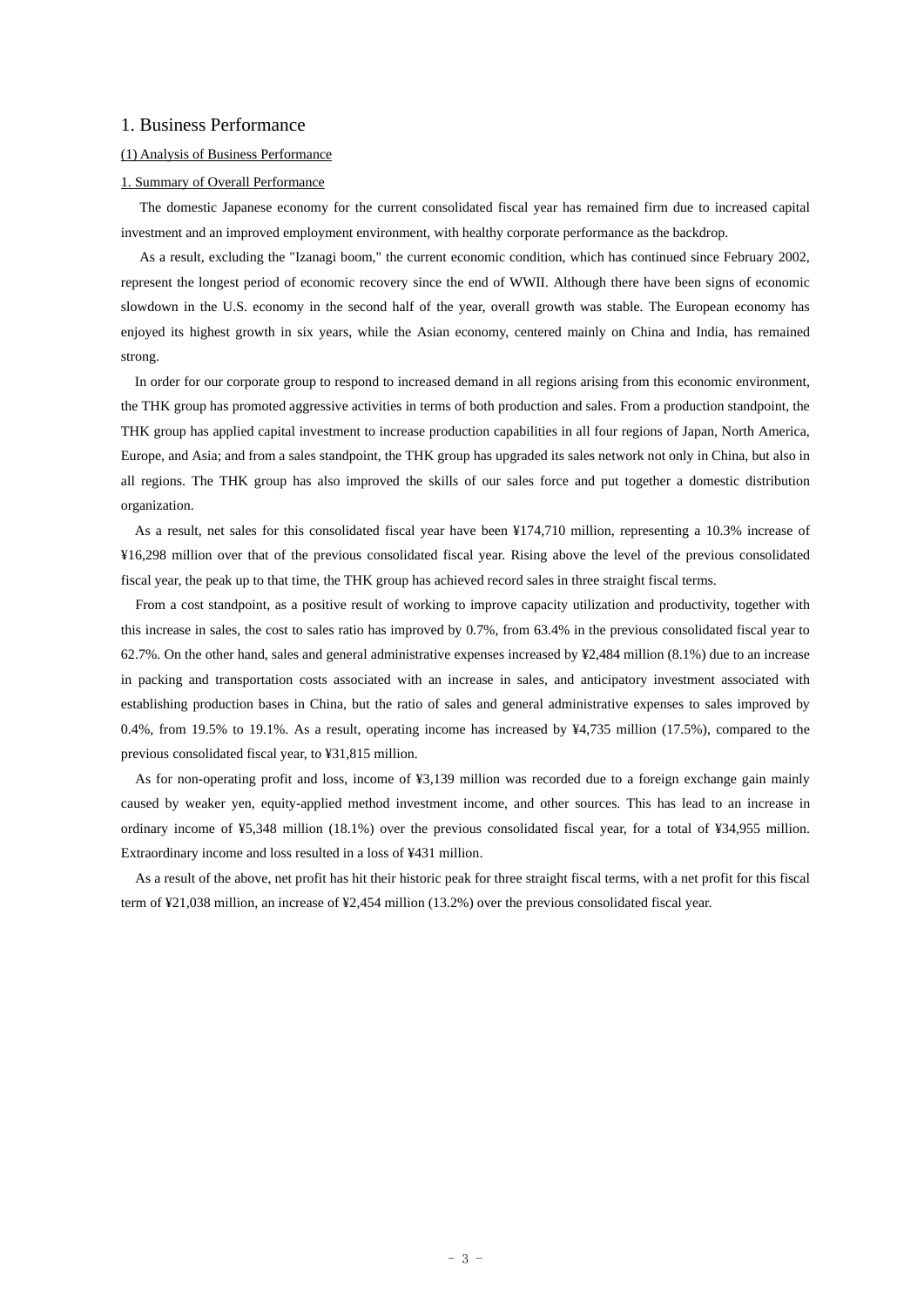### 2. Market Conditions by Region

The summary of market conditions by region is given below.

- Japan In Japan, sales to the machine tool industry and general machinery industry have remained strong due to a high level of capital investment amid strong business performance, and increased demand for machines in newly emerging nations such as China. Sales to electronics manufacturers have remained strong due to a continuing trend toward increased capital investment by electronics manufacturers in response to increased demand for information communication equipment and digital household appliances. As a result, total sales reached ¥130,351 million, an increase of ¥7,895 million (6.4%) over the previous consolidated fiscal year. Operating income reached ¥30,169 million, an increase of ¥4,892 million (19.4%) over the previous consolidated fiscal year.
- North America In North America, the THK group was able to increase sales to the machine tool industry, general machine machinery industry, and electronics industry as a result of developing new markets and increasing transactions with existing clients within an external environment that remains favorable. Total sales reached ¥16,525 million, an increase of ¥2,516 million (18.0%) over the previous consolidated fiscal year. On the other hand, operating income reached ¥372 million, a decrease of ¥932 million (71.5%) below that of the previous consolidated fiscal year. This was due to an adjustment agreement on transfer prices, concluded between the taxation authorities of Japan and the U.S.A.

Europe In Europe, with continuing favorable external conditions, the THK group was able to comprehensively increase total sales, mainly to the general machinery industry, and to the machine tool industry, electronics industry, and transportation equipment industry as well, by reinforcing business expansion through the performances of production division and sales division as a unit. As a result, total sales reached ¥19,515 million, an increase of ¥3,205 million (19.7%) over the previous consolidated fiscal year. Although there was an operating loss in the previous consolidated fiscal year of ¥55 million, operating income of ¥814 million was recorded for this consolidated fiscal year.

Asia In Asia, with a continued high level of growth in the Chinese economy and an increase in capital investment, sales to the machine tool industry and general machinery industry remain strong. In Taiwan, the THK group was able to increase sales primarily to the machine tool industry and general machinery industry. Total sales reached ¥8,318 million, an increase of ¥2,680 million (47.6%) over the previous consolidated fiscal year. Operating income reached ¥870 million, an increase of ¥390 million (81.2%) over the previous consolidated fiscal year.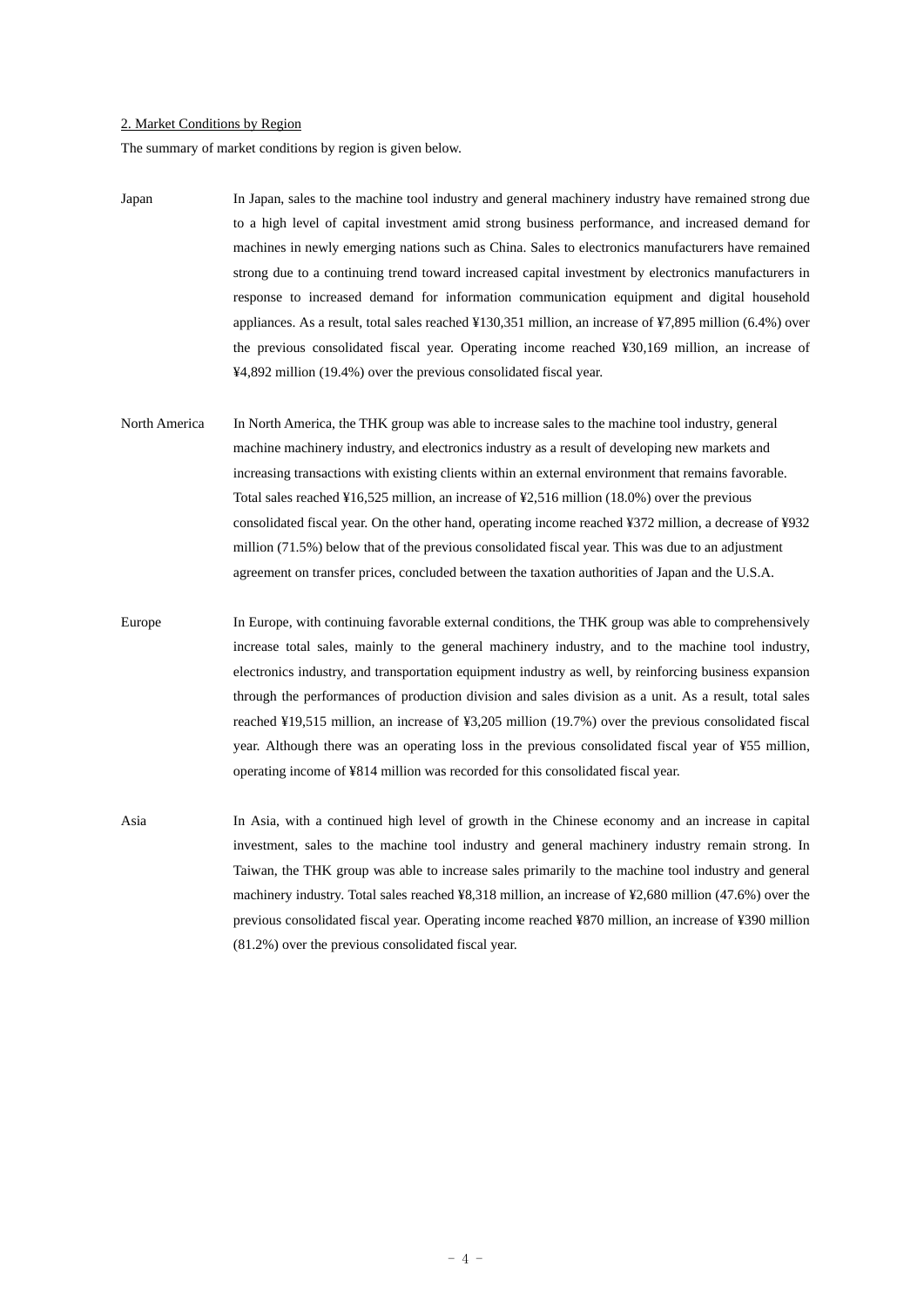#### 3. Forecast for the Next Fiscal Term

There is some concern about the economic environment surrounding our corporate group in the future as the U.S. economy decelerates, Chinese economic growth slows down, and the cost of raw materials rise. Even in the Japanese economy, although capital investment arising from expanding business performance is expected to increase and conditions to remain firm, conditions that cannot be viewed as optimistic are likely to continue, due to many indeterminate factors such as trends in the foreign exchange markets and interest rates.

Furthermore, as for the current performance of THK's corporate group, there is a risk of being adversely affected by business conditions surrounding capital goods manufacturers, such as the machine tool industry and semiconductor manufacturers, due to the trend toward capital investment.

The THK group establishes a solid business foundation for mitigating these business risks, and the corporate group continues to expand its area of business through global expansion and expansion into new markets. Specifically, the THK group should further reinforce its production and sales formations in Japan, North America, Europe, and Asia. From a production standpoint, in addition to continuing to enhance its optimum regional manufacturing capability at a global level, the THK group is strengthening the support for overseas subsidiaries with a mind to further improve productivity. From a sales standpoint, both domestically and overseas, the THK group is aggressively promoting TAP (THK Advantage Program) 1 activities, which are intended to improve the skills of our sales force to increase transactions in existing markets, and aiming to obtain new users.

The business performance forecast for the fiscal year ended March 31, 2008 anticipates net sales of ¥185,000 million (an increase of 5.9% over the previous fiscal term), operating income of ¥34,000 million (an increase of 6.9% over the previous fiscal term), ordinary income of ¥36,300 million (an increase of 3.8% over the previous fiscal term), and net profit for the current term of ¥22,400 million (an increase of 6.5% over the previous fiscal term).

|                  |         | Consolidated |                           |         | Non-Consolidated |                         |  |  |  |  |  |
|------------------|---------|--------------|---------------------------|---------|------------------|-------------------------|--|--|--|--|--|
|                  | Amount  | $\%$         | Inc/Dec(%)<br>from $2006$ | Amount  | $\%$             | Inc/Dec(%)<br>from 2006 |  |  |  |  |  |
| Net sales        | 185,000 | 100.0        | 5.9                       | 150,000 | 100.0            | 4.3                     |  |  |  |  |  |
| Operating income | 34,000  | 18.4         | 6.9                       | 30,000  | 20.0             | 4.6                     |  |  |  |  |  |
| Ordinary income  | 36,300  | 19.6         | 3.8                       | 31,100  | 20.7             | 1.5                     |  |  |  |  |  |
| Net income       | 22,400  | 12.1         | 6.5                       | 18,500  | 12.3             | 2.8                     |  |  |  |  |  |

Summary of Consolidated Business Performance year ended March 31, 2008 (Millions of Yen)

Annual average foreign exchange rates of ¥115 per US\$1, and ¥156 per  $\epsilon$  are used to calculate earnings projections for the fiscal year ending March 31, 2008.

### (2) Analysis of Financial Conditions

### 1. Analysis of Assets, Liabilities, and Net Assets

Total assets for the current consolidated fiscal year have reached ¥263,280 million, an increase of ¥18,896 million over the previous consolidated fiscal year. The primary factors responsible for this are an increase in cash and credits due to free cash flow resulting from increased earnings, an increase in accounts receivable due to increased sales, and an increase in tangible fixed assets resulting from capital investment.

Liabilities have fallen to ¥74,241 million, a decrease of ¥351 million below that of the previous consolidated fiscal year. Although there was an increase in trade payments payable due to an increase in purchases accompanying increased sales and an increase in payments due accompanying increased capital investment, the primary factor for this decrease in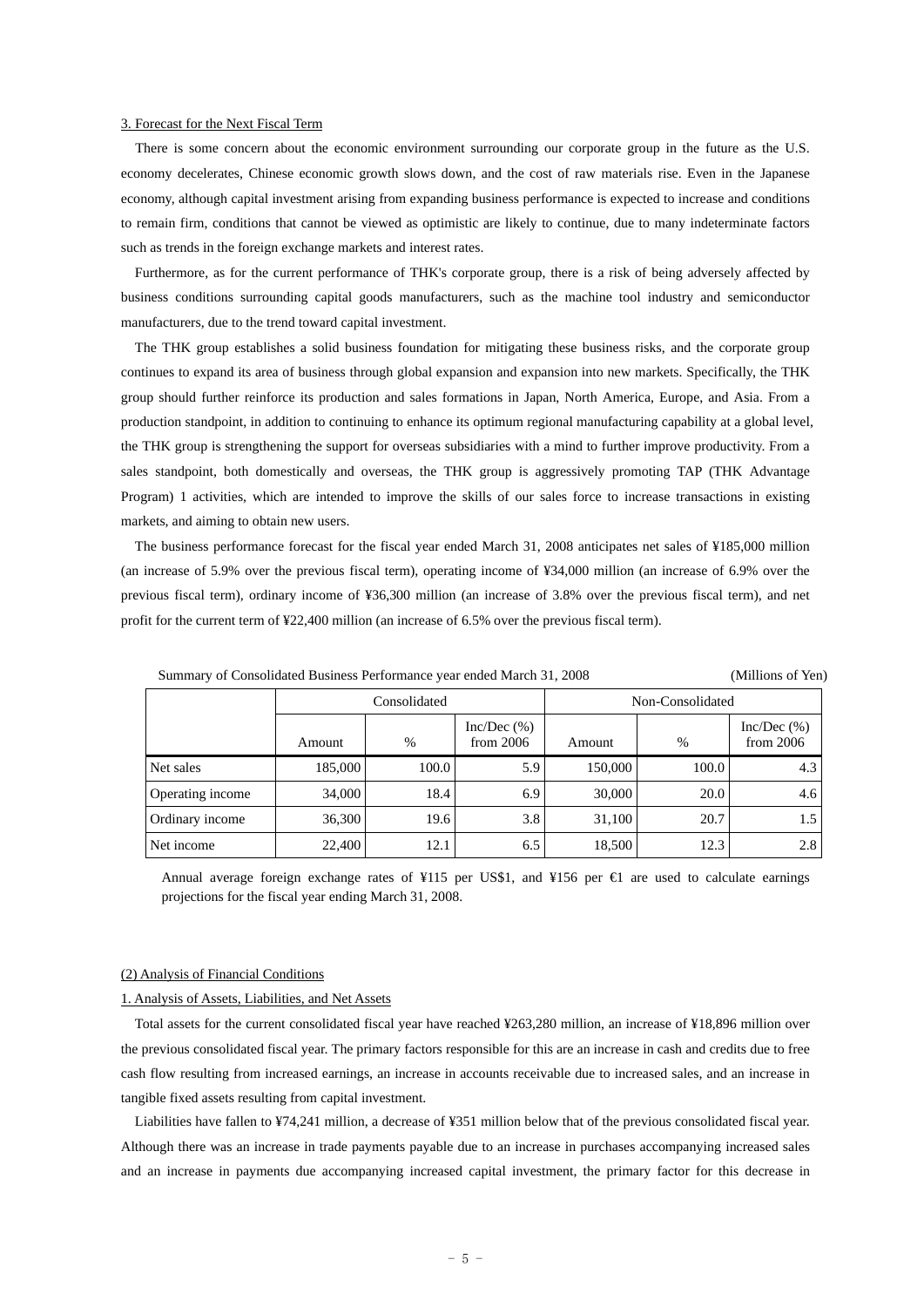liabilities was the redemption of corporate bonds.

With net profits of ¥21,038 million for this fiscal term, net assets reached a total of ¥189,039 million.

### 2. Analysis of Cash Flows

The condition of various cash flows for this consolidated fiscal year and related factors are discussed below.

Cash flows from operating activities resulted in a total cash income of ¥29,933 million (versus a total cash income of ¥20,206 million for the previous consolidated fiscal year). This was due to a net profit of ¥34,524 million for the current fiscal term before adjusting for taxes, a cost depreciation of ¥7,130 million, and payments of ¥13,283 million in corporate taxes.

Cash flows from investing activities resulted in a total cash outflow of ¥10,884 million (versus a cash outflow of ¥9,343 million for the previous consolidated fiscal year). This was due to withdrawal of ¥2,558 million in fixed deposits bearing maturity of more than 3 months, in contrast to cash disbursement of ¥12,848 million due to acquisitions of fixed assets.

Cash flows from financing activities resulted in a cash outflow of ¥13,839 million (versus ¥1,741 million cash outflow in the previous consolidated fiscal year). This was due to a ¥10,000 million cash disbursement from the redemption of corporate bonds and a cash disbursement of ¥3,713 million in dividends.

As a result of the above, cash and cash equivalents at the end of the current consolidated fiscal year reached a level of ¥91,953 million, an increase of ¥5,646 million over the previous consolidated fiscal year.

|                                          | FY 2004 | FY2005 | FY 2006 | FY2007 |
|------------------------------------------|---------|--------|---------|--------|
| Equity ratio $(\%)$                      | 57.1    | 58.0   | 68.9    | 71.1   |
| Equity ratio on mark-to-market basis (%) | 127.1   | 117.6  | 205.4   | 140.2  |
| Debt redemption years (years)            | 2.4     | 1.9    | 0.8     | 0.2    |
| Interest coverage ratio (multiples)      | 31.9    | 124.8  | 120.0   | 233.9  |

#### 3. Analysis of Cash Flow Indices

Equity Ratio: Shareholders' equity as of fiscal year-end / Total assets as of fiscal year-end

Equity Ratio on a Mark-to-market Basis: Market capitalization of stocks as of fiscal year-end / Total assets as of fiscal year-end

Debt Redemption Years: Interest-bearing debts as of fiscal year-end / net cash flows provided by operating activities Interest Coverage Ratio: Net cash flows provided by operating activities / interest payable

- These are all calculated using consolidated financial data.
- Market capitalization of stocks is calculated by multiplying the total number of stocks issued, by a closing stock price as of fiscal year-end.
- Corporate bonds with non-interest-bearing warrants are included in interest-bearing debts.

#### (3) Basic Policies in Distribution of Profit and Dividend Distribution for the Current and Next Fiscal Term

In addition to continuing with steady distribution of dividend, aggressive profit distribution corresponding to business performance is also very important for the THK group as it aims to strengthen its financial footing through retained earnings.

As for internal reserves, the THK group is in a position to meet the expectations of its stockholders through effective investment in production facilities and information systems intended to support future research and development activities and globalization.

As for dividend this fiscal term, in order to implement an aggressive return of profits to investors corresponding to business performance, plans call for ¥20 per share to be distributed at the end of the fiscal term. Combined with an interim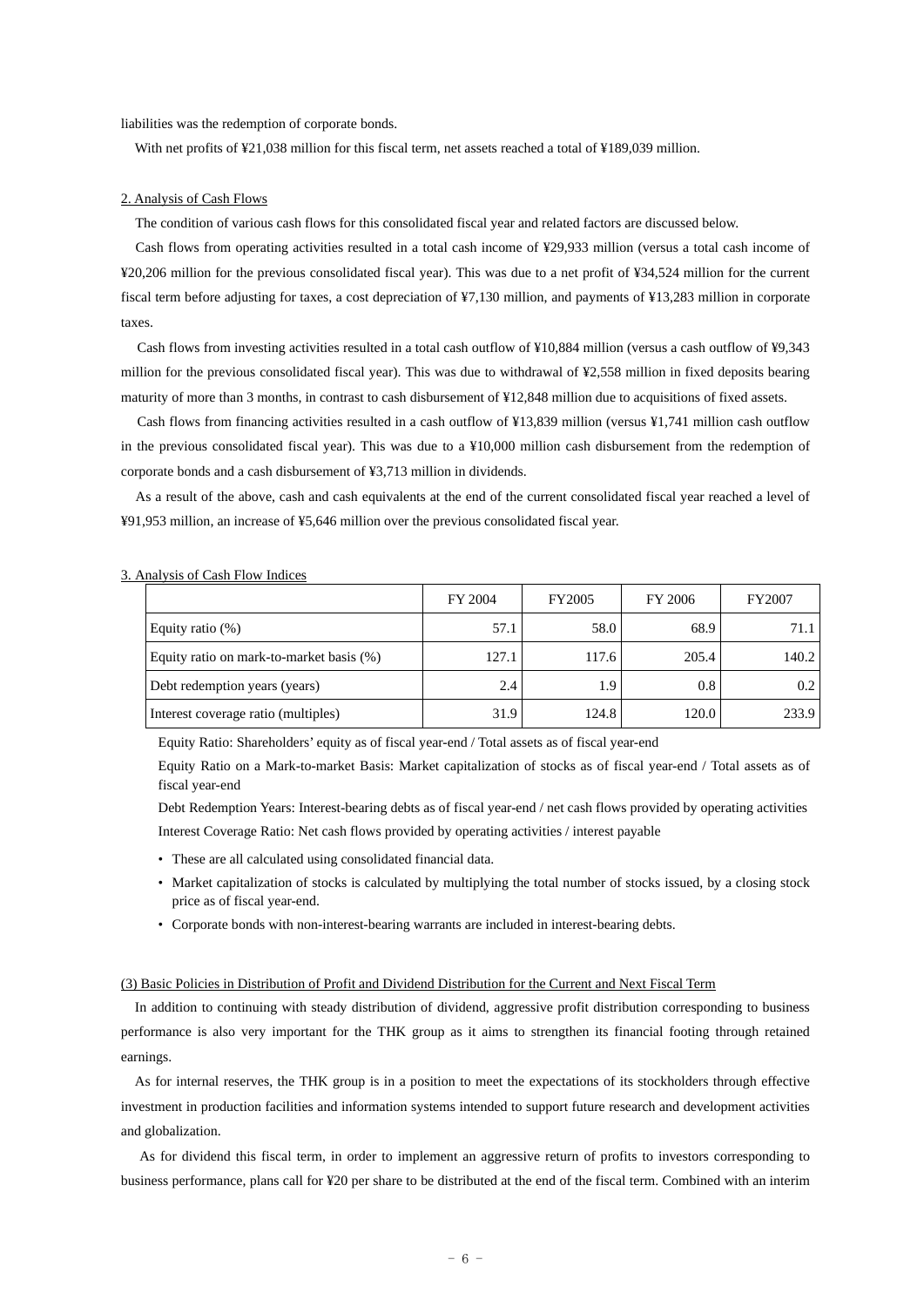dividend of ¥13 per share, this represents a yearly return of ¥33 per share and an increased disbursement of ¥8 per share over the previous fiscal term (where there was an interim dividend of ¥10 and end-of-term dividend of ¥15).

Finally, plans call for dividend of ¥36 per share next fiscal term (including a ¥18 interim dividend).

### 2. Condition of the Corporate Group

Disclosure of conditions of the corporate group is omitted due to the fact that there have been no important changes in the "Business System Diagram (Business Details)" or "Status of Affiliated Companies" given in the latest financial statement (submitted on June 19, 2006).

### 3. Management Policy

Disclosure of management policy is omitted due to the fact that there have been no changes since the recently published summary report (interim summary report published on November 16, 2006).

For the corresponding interim summary report, refer the following URLs.

(THK home page)

http://www.thk.com

(Tokyo Stock Exchange home page (page to search for information on listed companies)) http://www.tse.or.jp/listing/compsearch/index.html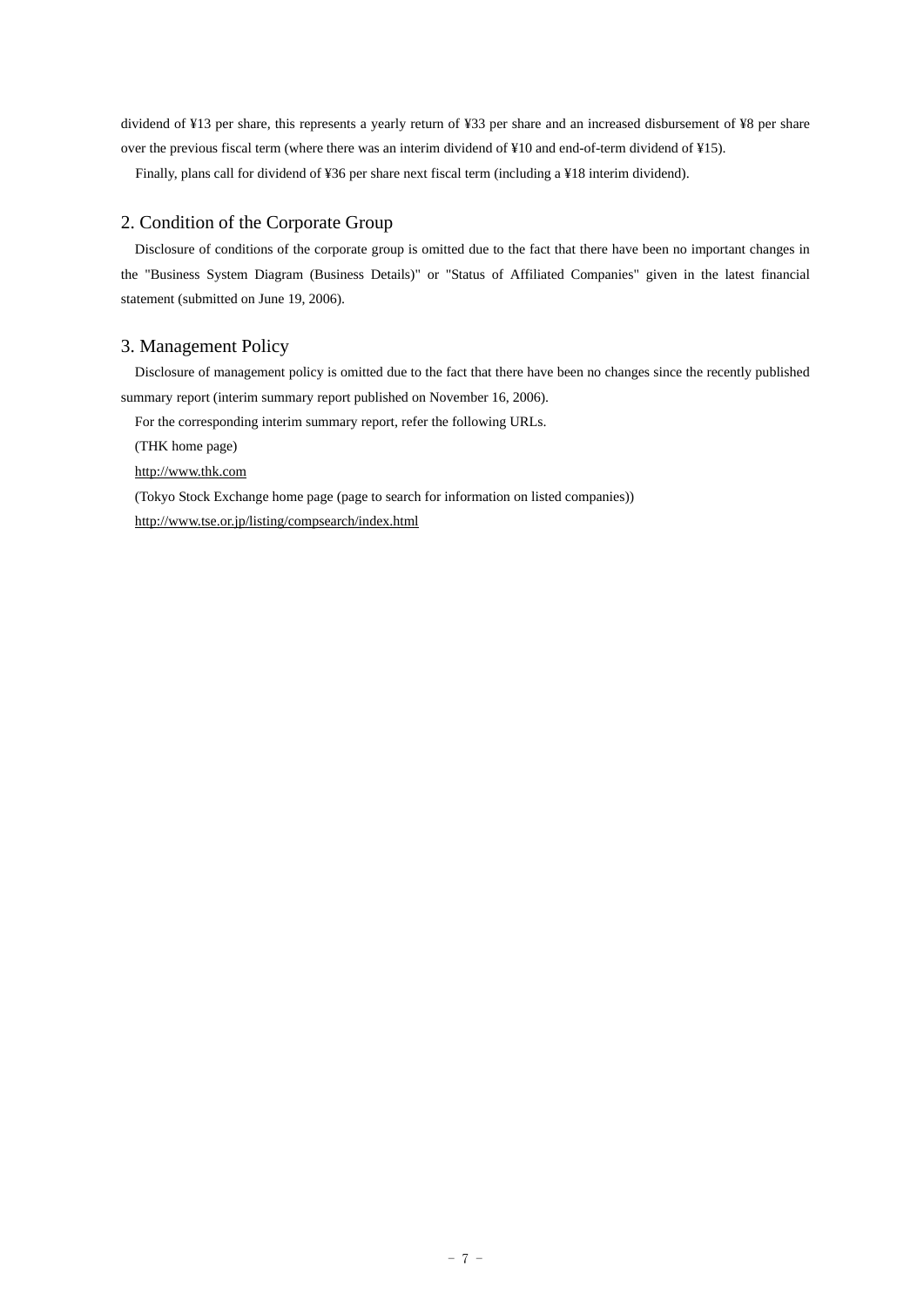# Consolidated Balance Sheets

as of March 31, 2006 and 2007

| (Millions of yen)                     |                         |         |        |        |               |       |  |  |
|---------------------------------------|-------------------------|---------|--------|--------|---------------|-------|--|--|
|                                       |                         | 2006    |        | 2007   |               |       |  |  |
|                                       | $\frac{0}{0}$<br>Amount |         | Amount |        | $\frac{0}{0}$ |       |  |  |
| <b>Assets</b>                         |                         |         |        |        |               |       |  |  |
| Current assets:                       |                         |         |        |        |               |       |  |  |
| Cash on hand and bank deposits        |                         | 87,911  |        |        | 91,857        |       |  |  |
| Notes and accounts receivable         |                         | 58,482  |        |        | 59,596        |       |  |  |
| Short-term investments securities     |                         | 340     |        |        | 96            |       |  |  |
| Inventories                           |                         | 24,949  |        |        | 25,845        |       |  |  |
| Deferred tax assets                   |                         | 3,303   |        |        | 3,726         |       |  |  |
| Short-term-loan receivable            |                         | 113     |        |        | 153           |       |  |  |
| Other                                 |                         | 1,412   |        |        | 2,722         |       |  |  |
| Less: Allowance for doubtful accounts |                         | (233)   |        |        | (236)         |       |  |  |
| Total current assets                  |                         | 176,280 | 72.1   |        | 183,762       | 69.8  |  |  |
| Fixed assets :                        |                         |         |        |        |               |       |  |  |
| Tangible fixed assets                 |                         |         |        |        |               |       |  |  |
| Buildings & Structures                | 35,347                  |         |        | 41,495 |               |       |  |  |
| Accumulated depreciation-B & S        | 16,909                  | 18,437  |        | 17,845 | 23,650        |       |  |  |
| Machinery and equipment               | 74,797                  |         |        | 83,695 |               |       |  |  |
| Accumulated depreciation-M & E        | 53,086                  | 21,710  |        | 56,160 | 27,534        |       |  |  |
| Land                                  |                         | 9,887   |        |        | 9,879         |       |  |  |
| <b>Construction</b> in Progress       |                         | 4,598   |        |        | 3,489         |       |  |  |
| Other                                 | 9,057                   |         |        | 9,947  |               |       |  |  |
| Accumulated depreciation- Other       | 7,289                   | 1,768   |        | 7,763  | 2,184         |       |  |  |
| Total tangible fixed assets           |                         | 56,402  | 23.1   |        | 66,738        | 25.4  |  |  |
| <b>Intangible Fixed Assets</b>        |                         | 852     | 0.4    |        | 845           | 0.3   |  |  |
| Investments and other                 |                         |         |        |        |               |       |  |  |
| Long-term investments in securities   |                         | 5,589   |        |        | 5,828         |       |  |  |
| Deferred tax assets                   |                         | 1,223   |        |        | 1,717         |       |  |  |
| Other                                 |                         | 4,433   |        |        | 4,756         |       |  |  |
| Less: Allowance for doubtful Accounts |                         | (396)   |        |        | (368)         |       |  |  |
| Total investments and others          |                         | 10,849  | 4.4    |        | 11,934        | 4.5   |  |  |
| Total fixed assets                    |                         | 68,104  | 27.9   |        | 79,518        | 30.2  |  |  |
| Total assets                          |                         | 244,384 | 100.0  |        | 263,280       | 100.0 |  |  |
|                                       |                         |         |        |        |               |       |  |  |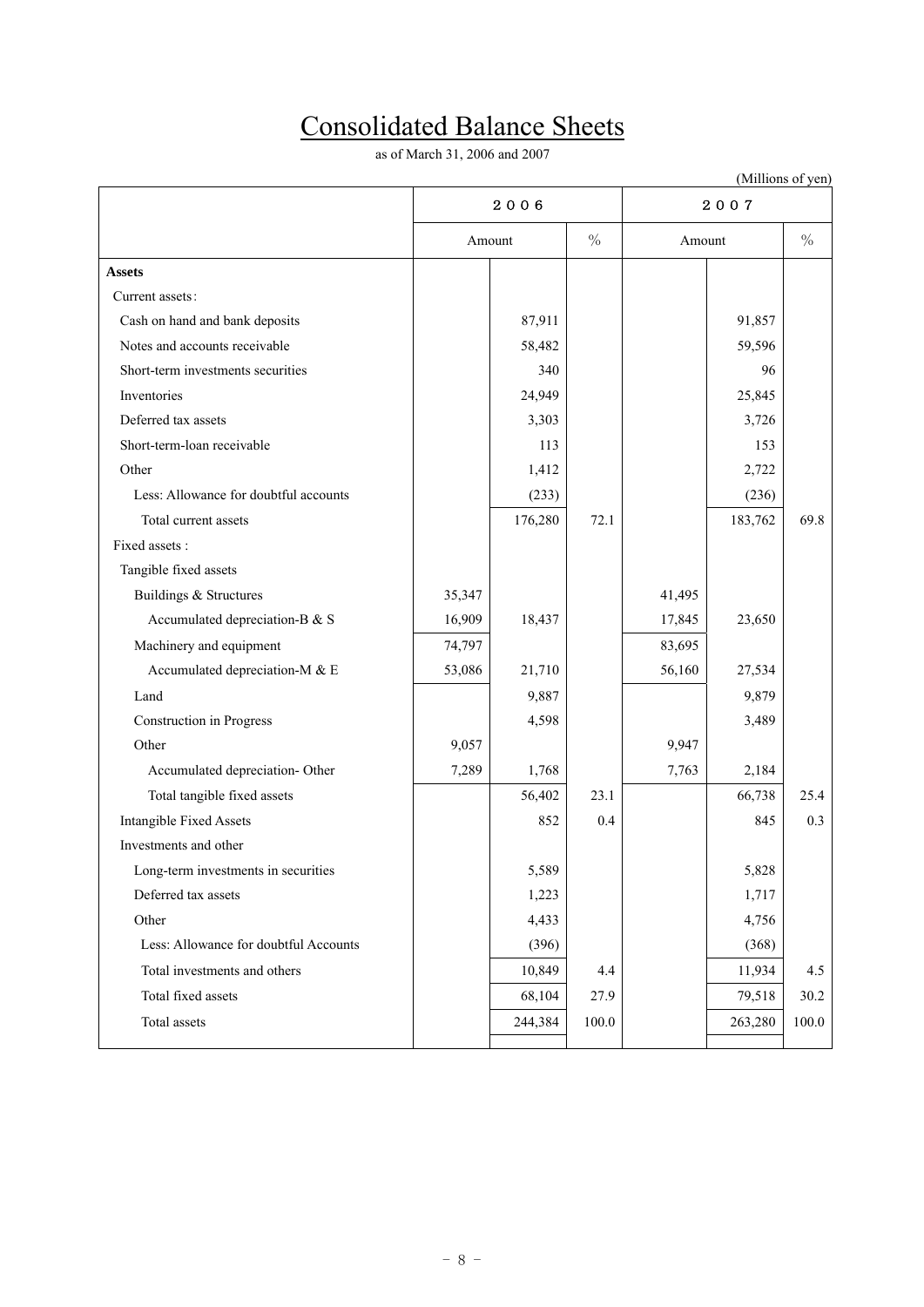|                                                         | 2006 |        |      | 2007   |        |               |
|---------------------------------------------------------|------|--------|------|--------|--------|---------------|
|                                                         |      | Amount |      | Amount |        | $\frac{0}{0}$ |
| <b>Liabilities</b>                                      |      |        |      |        |        |               |
| Current liabilities :                                   |      |        |      |        |        |               |
| Account and notes payable                               |      | 30,323 |      |        | 34,769 |               |
| Current portion of long-term debt                       |      | 72     |      |        | 72     |               |
| Bonds due within one year                               |      | 10,000 |      |        |        |               |
| Bonds with stock warrant due within<br>one year         |      |        |      |        | 1,380  |               |
| Income tax payable                                      |      | 7,201  |      |        | 8,005  |               |
| Accrued bonuses                                         |      | 2,096  |      |        | 2,308  |               |
| Accrued bonuses for Directors and corporate<br>Auditors |      |        |      |        | 131    |               |
| Other                                                   |      | 11,964 |      |        | 16,826 |               |
| Total current liabilities                               |      | 61,657 | 25.2 |        | 63,493 | 24.1          |
| Long-term liabilities                                   |      |        |      |        |        |               |
| <b>Bonds</b>                                            |      | 5,000  |      |        | 5,000  |               |
| Bonds with stock warrant due within<br>one year         |      | 1,745  |      |        |        |               |
| Long-term debt                                          |      | 104    |      |        | 32     |               |
| Allowance for retirement and severance<br>Benefits      |      | 2,316  |      |        | 2,574  |               |
| Consolidation adjustments                               |      | 2,268  |      |        |        |               |
| Negative good will                                      |      |        |      |        | 1,620  |               |
| Other                                                   |      | 1,501  |      |        | 1,521  |               |
| Total long-term liabilities                             |      | 12,935 | 5.3  |        | 10,748 | 4.1           |
| <b>Total liabilities</b>                                |      | 74,593 | 30.5 |        | 74,241 | 28.2          |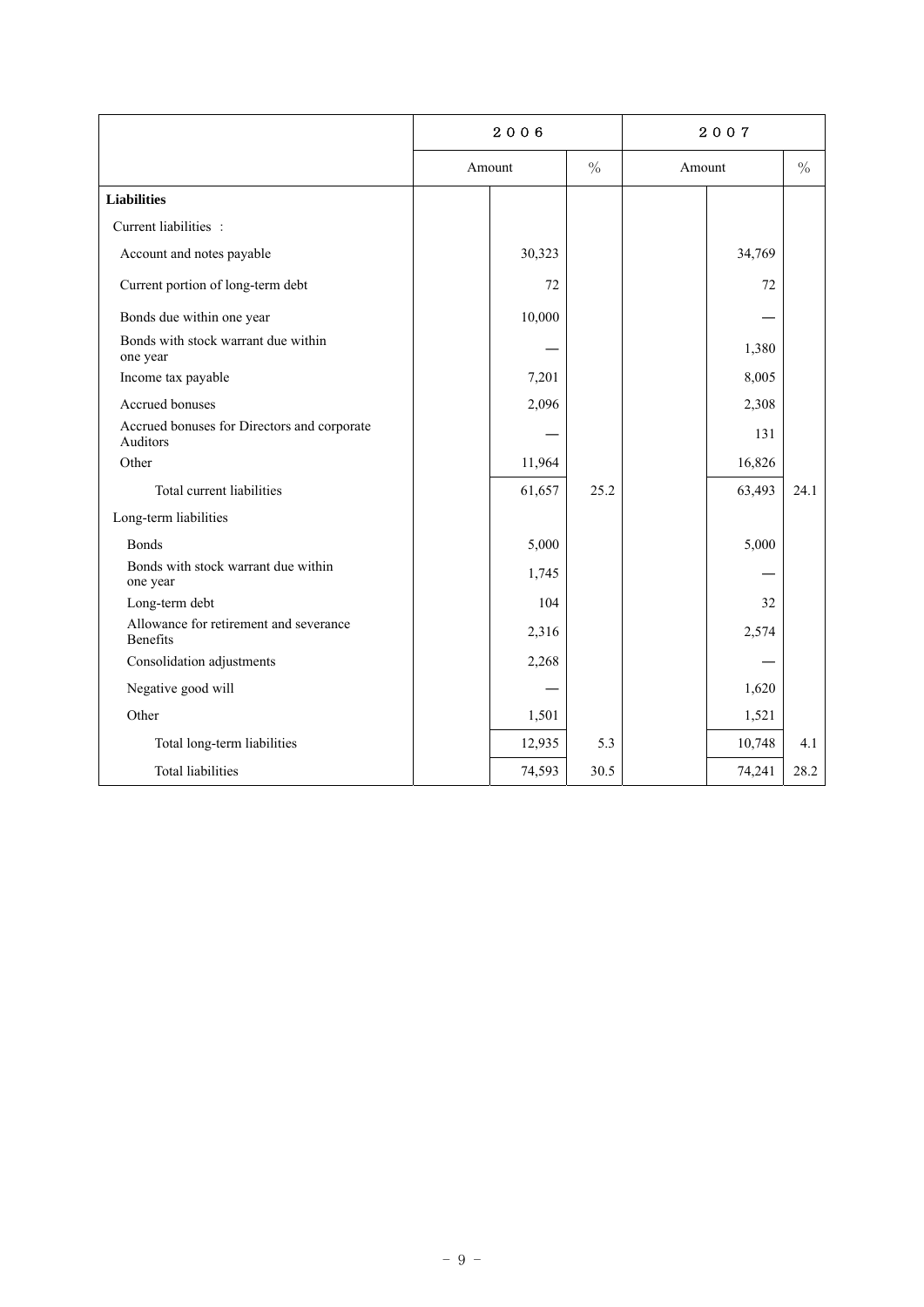|                                                                   | 2006    |       | 2007   |         |               |
|-------------------------------------------------------------------|---------|-------|--------|---------|---------------|
|                                                                   | Amount  | $\%$  | Amount |         | $\frac{0}{0}$ |
| <b>Minority Interests</b>                                         |         |       |        |         |               |
| Minority Interests in Consolidated<br><b>Securities</b>           | 1,518   | 0.6   |        |         |               |
| <b>Shareholders' Equity</b>                                       |         |       |        |         |               |
| Common stock                                                      | 33,733  | 13.8  |        |         |               |
| Additional paid-in capital                                        | 43,470  | 17.8  |        |         |               |
| Retained earnings                                                 | 87,090  | 35.6  |        |         |               |
| Valuation adjustment for marketable securities                    | 1,357   | 0.6   |        |         |               |
| Foreign currency translation adjustment                           | 2,668   | 1.1   |        |         |               |
| Treasury stock                                                    | (48)    | (0.0) |        |         |               |
| Total shareholders' equity                                        | 168,272 | 68.9  |        |         |               |
| Total liabilities, minority interests and<br>Shareholders' equity | 244,384 | 100.0 |        |         |               |
| <b>Net Assets</b>                                                 |         |       |        |         |               |
| Paid-In Capital and Retained Earnings                             |         |       |        |         |               |
| Common stock                                                      |         |       |        | 33,916  | 12.9          |
| Additional paid-in capital                                        |         |       |        | 43,653  | 16.5          |
| Retained earnings                                                 |         |       |        | 104,275 | 39.6          |
| Treasury stock                                                    |         |       |        | (63)    | (0.0)         |
| Total paid-in capital and retained earnings                       |         |       |        | 181,781 | 69.0          |
| Valuation and Translation Adjustments                             |         |       |        |         |               |
| Valuation adjustment for marketable securities                    |         |       |        | 1,037   | 0.4           |
| Foreign currency translation adjustment                           |         |       |        | 4,403   | 1.7           |
| Total Valuation and Transaction<br>Adjustment                     |         |       |        | 5,441   | 2.1           |
| Minority Interests                                                |         |       |        | 1,816   | 0.7           |
| Total net assets                                                  |         |       |        | 189,039 | 71.8          |
| Total liabilities and net assets                                  |         |       |        | 263,280 | 100.0         |
|                                                                   |         |       |        |         |               |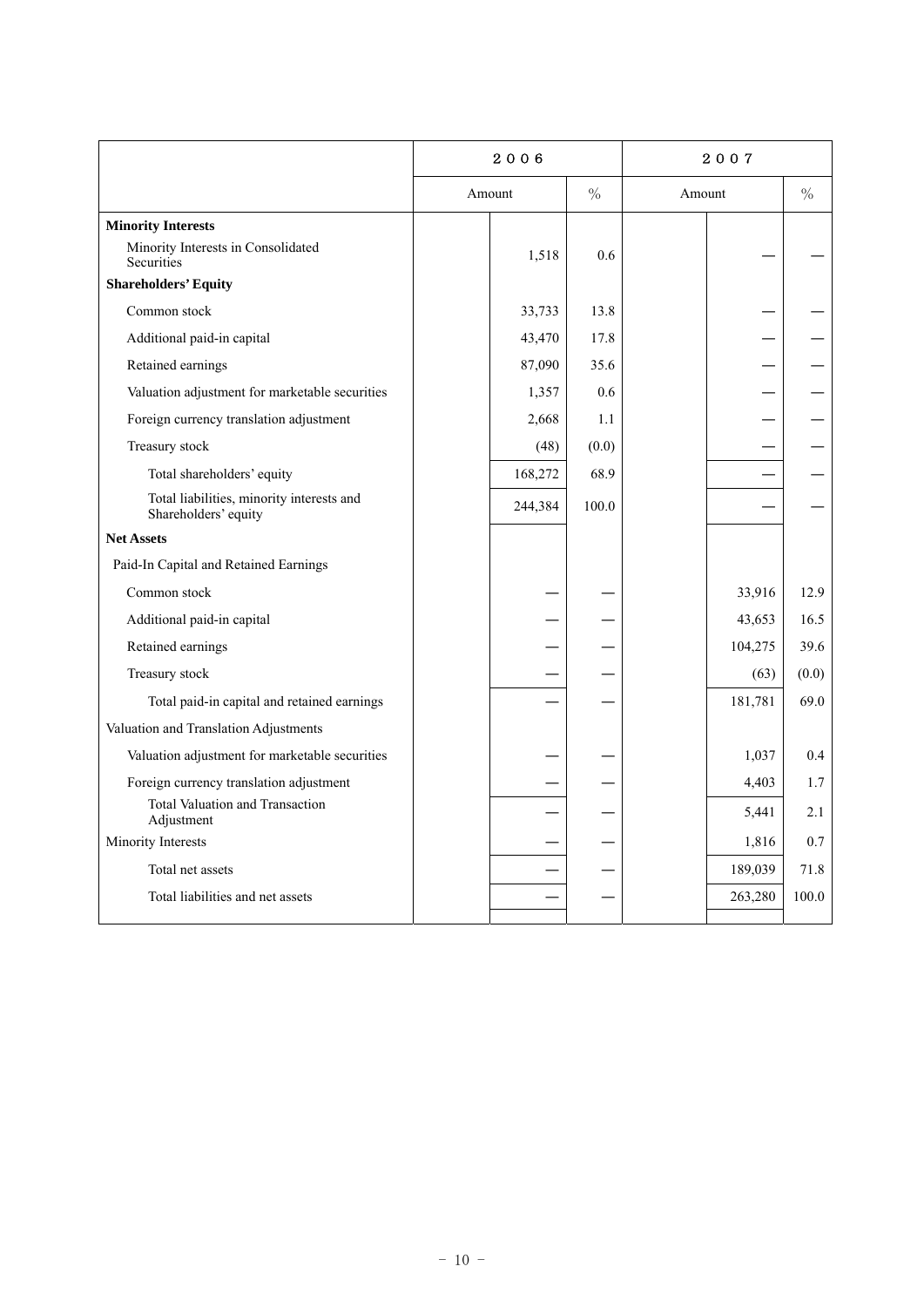# Consolidated Statements of Income

for the years ended March31, 2006 and 2007

(Millions of yen)

| Account Items                                                       | 2006   |         |       |        |         |       |
|---------------------------------------------------------------------|--------|---------|-------|--------|---------|-------|
|                                                                     |        | Amount  | $\%$  | Amount |         | %     |
| Net sales                                                           |        | 158,412 | 100.0 |        | 174,710 | 100.0 |
| Cost of sales                                                       |        | 100,490 | 63.4  |        | 109,568 | 62.7  |
| Gross profit                                                        |        | 57,921  | 36.6  |        | 65,142  | 37.3  |
| Sales, general, and administrative expenses                         |        | 30,841  | 19.5  |        | 33,326  | 19.1  |
| Operating income                                                    |        | 27,079  | 17.1  |        | 31,815  | 18.2  |
| Non-operating income                                                |        |         |       |        |         |       |
| Interest income                                                     | 263    |         |       | 552    |         |       |
| Dividend income                                                     | 44     |         |       | 26     |         |       |
| Foreign exchange gain                                               | 817    |         |       | 802    |         |       |
| Gain on consolidation adjustment                                    | 648    |         |       |        |         |       |
| Amortization of negative good will                                  |        |         |       | 648    |         |       |
| Equity in earnings of unconsolidated<br>subsidiaries and affiliates | 415    |         |       | 490    |         |       |
| Rental income                                                       | 195    |         |       | 201    |         |       |
| Other                                                               | 512    | 2,898   | 1.8   | 675    | 3,397   | 1.9   |
| Non-operating expenses                                              |        |         |       |        |         |       |
| Interest expenses                                                   | 168    |         |       | 127    |         |       |
| Commission expense                                                  | 84     |         |       | 76     |         |       |
| Other                                                               | 118    | 371     | 0.2   | 52     | 257     | 0.1   |
| Ordinary income                                                     |        | 29,606  | 18.7  |        | 34,955  | 20.0  |
| Extraordinary income                                                |        |         |       |        |         |       |
| Gain on sales of fixed assets                                       | 469    |         |       | 50     |         |       |
| Gain on sales of investment securities                              | 1,933  |         |       |        |         |       |
| Gain on adjustment of income of prior year                          | 252    |         |       |        |         |       |
| Other                                                               | 60     | 2,715   | 1.7   |        | 50      | 0.0   |
| Extraordinary loss                                                  |        |         |       |        |         |       |
| Loss on sales of fixed assets                                       | 56     |         |       | 36     |         |       |
| Loss on retirement of fixed assets                                  | 354    |         |       | 340    |         |       |
| Loss on write-down of long-term<br>investment in securities         | 164    |         |       |        |         |       |
| Loss on impairment                                                  | 1,152  |         |       | 70     |         |       |
| Other                                                               | 28     | 1,755   | 1.1   | 34     | 482     | 0.3   |
| Net income before provision for tax                                 |        | 30,565  | 19.3  |        | 34,524  | 19.7  |
| $Taxes - current$                                                   | 12,196 |         |       | 14,072 |         |       |
| Taxes - deferred                                                    | 560    | 11,636  | 7.4   | 755    | 13,317  | 7.6   |
| Minority interest in income of consolidated<br>subsidiaries         |        | 345     | 0.2   |        | 168     | 0.1   |
| Net income                                                          |        | 18,584  | 11.7  |        | 21,038  | 12.0  |
|                                                                     |        |         |       |        |         |       |
|                                                                     |        |         |       |        |         |       |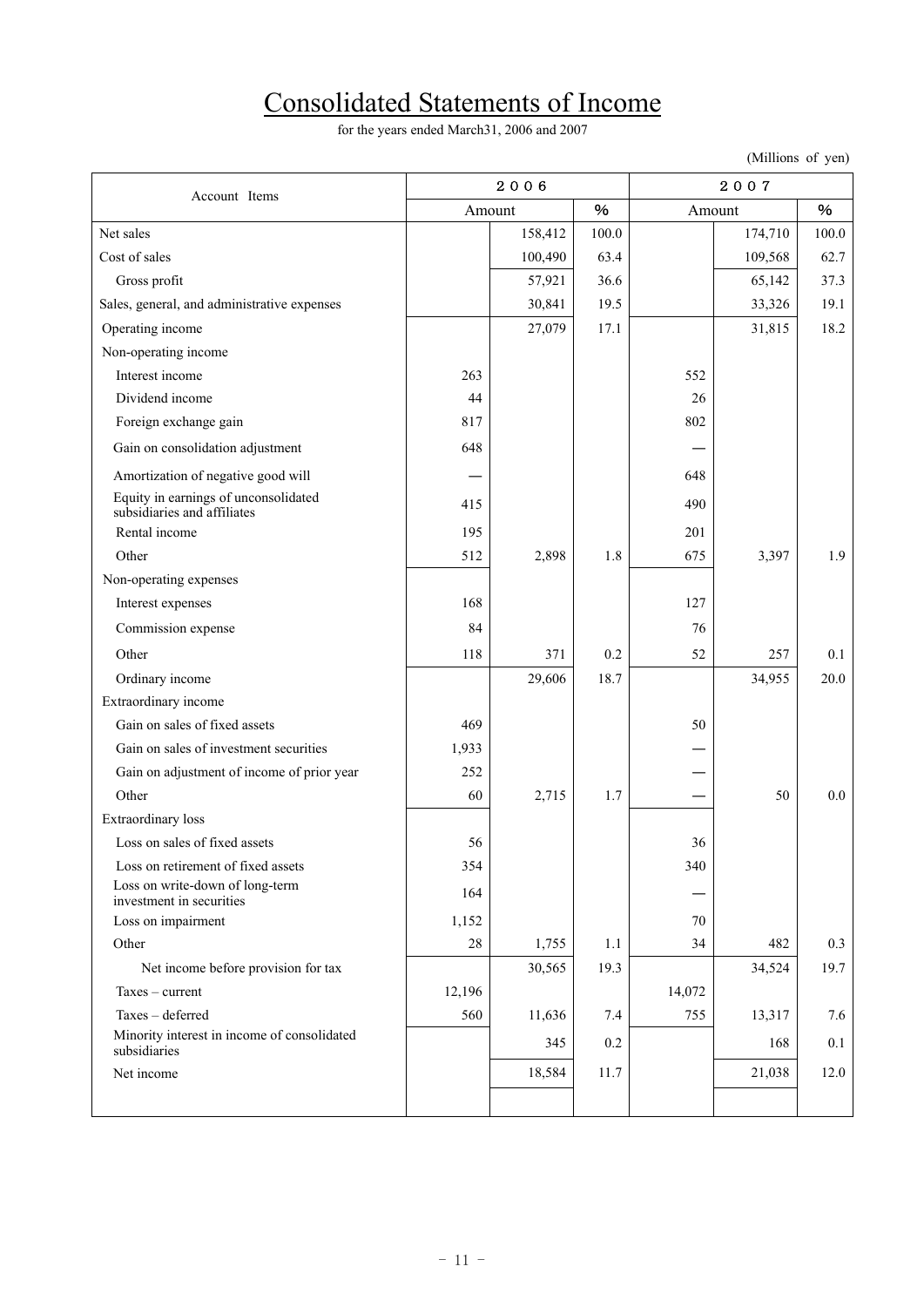### Consolidated Statements of Additional Paid-In Capital and Retained Earnings

Year ended March31

|                                                      |        | 1.11110110011 |  |  |  |
|------------------------------------------------------|--------|---------------|--|--|--|
| Account Items                                        |        | 2006          |  |  |  |
|                                                      | Amount |               |  |  |  |
| <b>Additional Paid-In Capital</b>                    |        |               |  |  |  |
| At beginning of year                                 |        | 32,651        |  |  |  |
| Changes during the period                            |        |               |  |  |  |
| Gain on disposition of treasury stock                | 191    |               |  |  |  |
| Exercise of stock acquisition rights                 | 10,627 | 10,818        |  |  |  |
| At the end of year                                   |        | 43,470        |  |  |  |
| <b>Retained Earnings</b>                             |        |               |  |  |  |
| At beginning of year                                 |        | 71,130        |  |  |  |
| Increase during the period                           |        |               |  |  |  |
| Net income                                           | 18,584 | 18,584        |  |  |  |
| Decrease during the period                           |        |               |  |  |  |
| Cash dividends                                       | 2,513  |               |  |  |  |
| Directors' and statutory auditors'<br><b>Bonuses</b> | 110    |               |  |  |  |
| (statutory auditors')                                | (14)   | 2,623         |  |  |  |
| At end of year                                       |        | 87,090        |  |  |  |
|                                                      |        |               |  |  |  |

(Millions of yen)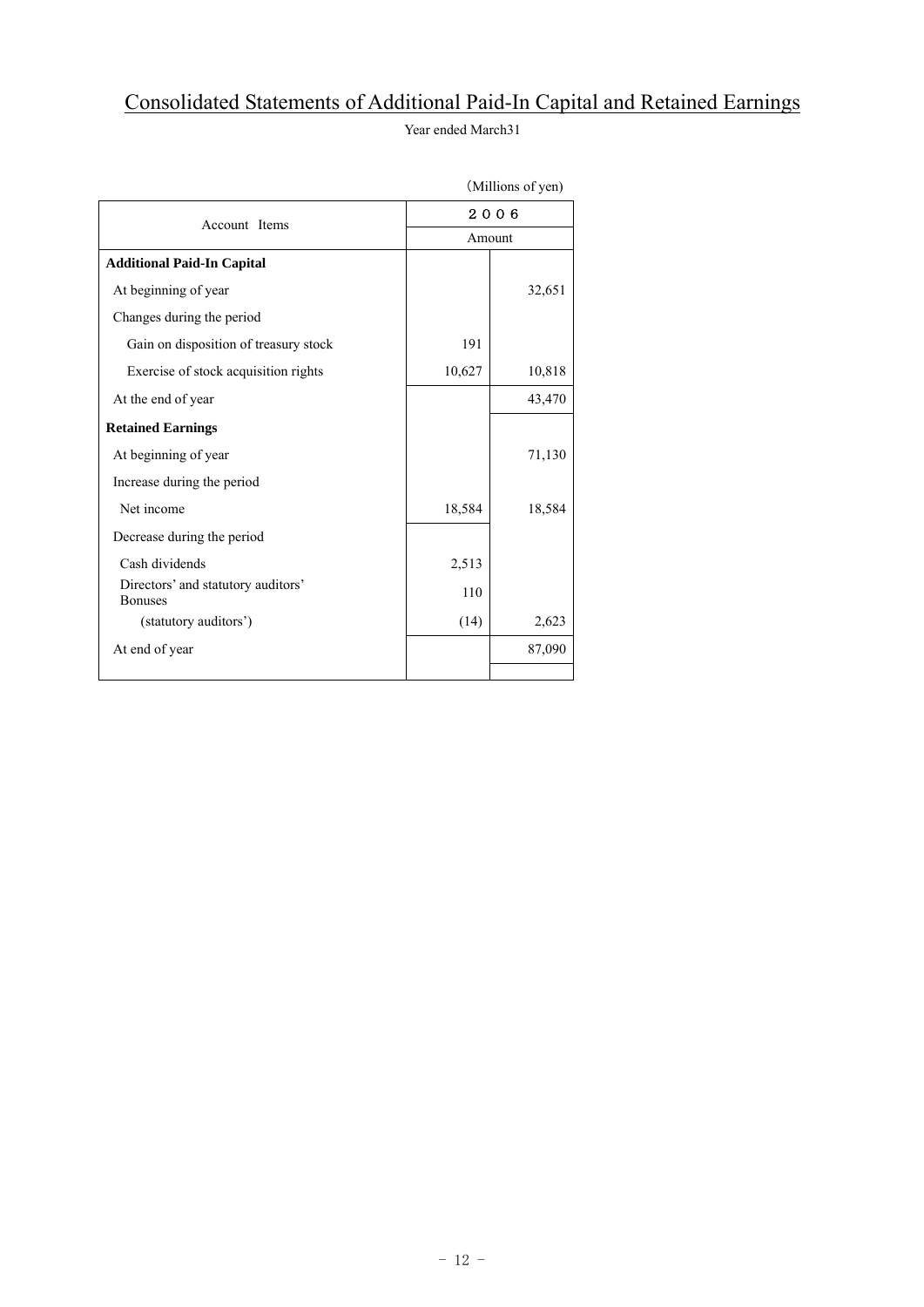## Consolidated Statement of Net Assets

for the year ended March 31 2007

| (Millions of yen)                                                             |                 |                                  |                                              |                   |                                                      |                                                                           |                                                  |                                     |                                                       |                            |
|-------------------------------------------------------------------------------|-----------------|----------------------------------|----------------------------------------------|-------------------|------------------------------------------------------|---------------------------------------------------------------------------|--------------------------------------------------|-------------------------------------|-------------------------------------------------------|----------------------------|
|                                                                               |                 |                                  | <b>Paid-In Capital and Retained Earnings</b> |                   |                                                      |                                                                           | <b>Valuation and Translation Adjustment</b>      |                                     |                                                       |                            |
|                                                                               | Common<br>stock | Additional<br>Paid-in<br>Capital | Retained<br>Earnings                         | Treasury<br>stock | Total paid-in<br>Capital and<br>Retained<br>Earnings | Net<br>unrealized<br>gain(loss)<br>on available<br>for sale<br>securities | Foreign<br>currency<br>translation<br>adjustment | Total<br>Valuation<br>and<br>Adjust | Minority<br>Interest in<br>Consolidated<br>Subsidiary | <b>Total Net</b><br>Assets |
| Balance at March31,2006                                                       | 33,733          | 43,470                           | 87,090                                       | (48)              | 164,246                                              | 1,357                                                                     | 2,668                                            | 4,026                               | 1,518                                                 | 169,791                    |
| Changes during the period:                                                    |                 |                                  |                                              |                   |                                                      |                                                                           |                                                  |                                     |                                                       |                            |
| Cash dividends paid                                                           |                 |                                  | (3,718)                                      |                   | (3,718)                                              |                                                                           |                                                  |                                     |                                                       | (3,718)                    |
| Bonuses to directors                                                          |                 |                                  | (135)                                        |                   | (135)                                                |                                                                           |                                                  |                                     |                                                       | (135)                      |
| Exercise of stock<br>acquisition rights                                       | 182             | 182                              |                                              |                   | 365                                                  |                                                                           |                                                  |                                     |                                                       | 365                        |
| Net income                                                                    |                 |                                  | 21,038                                       |                   | 21,038                                               |                                                                           |                                                  |                                     |                                                       | 21,038                     |
| Acquisition of treasury stock                                                 |                 |                                  |                                              | (16)              | (16)                                                 |                                                                           |                                                  |                                     |                                                       | (16)                       |
| Retirement of treasury stock                                                  |                 | $\mathbf{0}$                     |                                              | $\mathbf{0}$      |                                                      |                                                                           |                                                  |                                     |                                                       |                            |
| Net changes in account other<br>than paid-in capital and<br>retained earnings |                 |                                  |                                              |                   |                                                      | (320)                                                                     | 1,735                                            | 1,414                               | 297                                                   | 1,712                      |
| Net changes during the period                                                 | 182             | 182                              | 17,184                                       | (15)              | 17,535                                               | (320)                                                                     | 1,735                                            | 1,414                               | 297                                                   | 19,247                     |
| Balance at March31 2007                                                       | 33,916          | 43,653                           | 104,275                                      | (63)              | 181,781                                              | 1,037                                                                     | 4,403                                            | 5,441                               | 1,816                                                 | 189,039                    |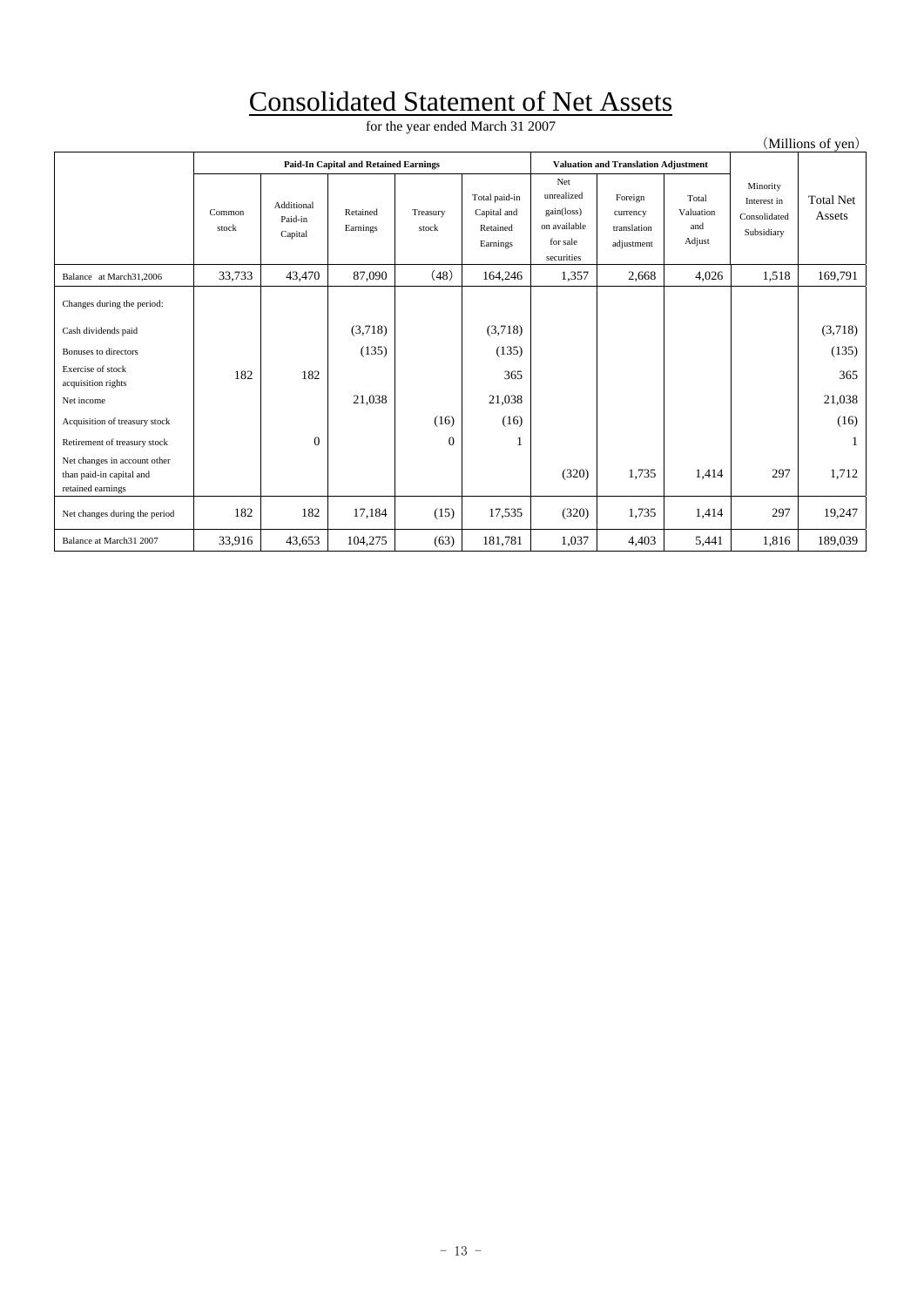# Consolidated Statements of Cash Flows

for the years ended March31, 2006 and 2007

|                                                                                      |           | (Millions of yen) |
|--------------------------------------------------------------------------------------|-----------|-------------------|
|                                                                                      | 2006      | 2007              |
|                                                                                      | Amount    | Amount            |
| Cash flows from operating activities:                                                |           |                   |
| Net income before provision for tax and minority interests                           | 30,565    | 34,524            |
| Depreciation and amortization                                                        | 6,562     | 7,130             |
| Loss on impairment                                                                   | 1,152     | 70                |
| Loss(Gain) on sales or disposal of fixed assets                                      | (58)      | 326               |
| Increase(decrease) in provisions                                                     | 155       | 551               |
| Interest and dividend income                                                         | (308)     | (579)             |
| Interest expense                                                                     | 168       | 127               |
| Foreign exchange gain(loss)                                                          | (134)     | 135               |
| Equity earnings of affiliates                                                        | (415)     | (490)             |
| (Gain)loss on sale of long-term investment securities                                | (1,933)   |                   |
| Loss on write-down of long-term investments in securities                            | 164       |                   |
| Amortization of consolidation adjusting account                                      | (648)     |                   |
| Amortization of negative goodwill                                                    |           | (648)             |
| (Increase) in accounts and notes receivable                                          | (8, 461)  | (636)             |
| (Increase) decrease in inventories                                                   | (219)     | (339)             |
| Increase in accounts and notes payable                                               | 4,565     | 3,835             |
| Other                                                                                | 643       | (1, 335)          |
| Subtotal                                                                             | 31,797    | 42,673            |
| Interest and dividend income received                                                | 398       | 709               |
| Interest expense paid                                                                | (170)     | (166)             |
| Income tax paid                                                                      | (11, 819) | (13, 283)         |
| Net cash provided by operating activities                                            | 20,206    | 29,933            |
| <b>Cash flows from investing activities :</b>                                        |           |                   |
| Increase in term deposits due over three months                                      | (1,944)   | (463)             |
| Decrease in term deposits due over three months                                      |           | 2,558             |
| Addition of property, plant, equipment                                               | (12, 520) | (12, 848)         |
| Disposition of property, plant equipment                                             | 1,338     | 98                |
| Payments for purchase of long-term investments in securities                         | (12)      | (515)             |
| Proceeds from sales of long-term investments in securities                           | 3,849     | 24                |
| Payments for long-term loans receivables                                             | (66)      | (84)              |
| Proceeds from collection of loans                                                    | 12        | 58                |
| Other                                                                                |           | 287               |
| Net cash used in investing activities                                                | (9, 343)  | (10, 884)         |
| <b>Cash flows from financing activities :</b>                                        |           |                   |
| Repayments of long-term debt                                                         | (352)     | (72)              |
| Cash dividends                                                                       | (2,512)   | (3,713)           |
| Increase in cash and cash equivalents due to inclusion of<br>Consolidated subsidiary | (11)      | (38)              |
| Decrease in cash and cash equivalents due to exclusion of<br>Consolidated subsidiary | 255       |                   |
| Redemption of bonds                                                                  |           | (10,000)          |
| Payments for purchase of treasury stock                                              | (19)      | (16)              |
| Proceeds for from sales of treasury stock                                            | 898       |                   |
| Other                                                                                |           | $\theta$          |
| Net cash used in financing activities                                                | (1,741)   | (13, 839)         |
| Effect of exchange rate change on cash and cash equivalents                          | 1,198     | 436               |
| Net increase in cash and cash equivalents                                            | 10,319    | 5,646             |
| Cash and cash equivalents at the beginning of the period                             | 75,987    | 86,307            |
| Cash and cash equivalents at the end of the period                                   | 86,307    | 91,953            |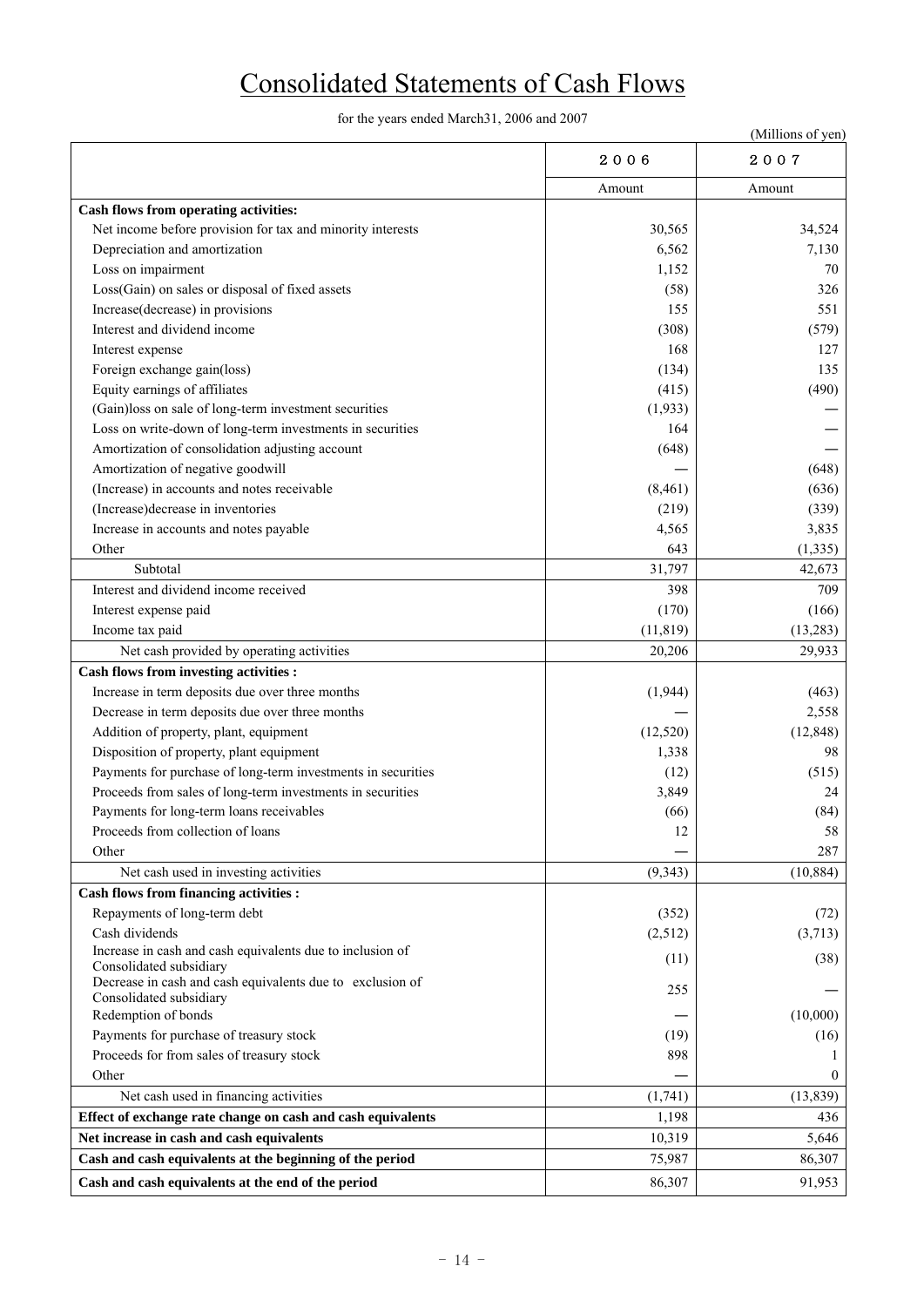### Important Items Used as the Basis to Prepare a Consolidated Financial Statement

| <b>Item</b>                          | Previous Consolidated Fiscal Year<br>$(4/1/05 - 3/31/06)$                                                                                                                                                                                                                           | Current Consolidated Fiscal Year<br>$(4/1/06 - 3/31/07)$                                                                                                                                                                                                                                                                                                                                                                                                                                                                                                                                                                          |
|--------------------------------------|-------------------------------------------------------------------------------------------------------------------------------------------------------------------------------------------------------------------------------------------------------------------------------------|-----------------------------------------------------------------------------------------------------------------------------------------------------------------------------------------------------------------------------------------------------------------------------------------------------------------------------------------------------------------------------------------------------------------------------------------------------------------------------------------------------------------------------------------------------------------------------------------------------------------------------------|
| 1 Items related to the consolidation | (1) Number of consolidated subsidiaries: 20<br>companies<br>Changes in consolidated subsidiaries for the<br>current consolidated fiscal year are as follows.<br>(New) Newly included consolidated subsidiaries:<br>2 companies<br>THK (China) Co., Ltd.<br>Beldex KOREA Corporation | (1) Number of consolidated subsidiaries: 20<br>companies<br>Changes in consolidated subsidiaries for the<br>current consolidated fiscal year are as follows.<br>(New) Newly included consolidated subsidiaries:<br>1 company<br>THK LM SYSTEM Pte. Ltd. (Singapore)<br>(Removals) Companies removed from<br>consolidated subsidiaries due to liquidation: 1<br>company<br>THK Neturen America, L.L.C. was completed<br>liquidation in September 2006. Thus, it is now<br>outside the scope of consolidated subsidiaries, its<br>income statement and cash flow statement up to<br>the date of liquidation have been consolidated. |

Disclosure of details other than the above has been omitted due to the fact that there have been no important changes from information given in the latest Annual Report.

### Changes in Important Items Used as a Basis to Prepare a Consolidated Financial Statement

| Previous Consolidated Fiscal Year<br>$(4/1/05 - 3/31/06)$ | Current Consolidated Fiscal Year<br>$(4/1/06 - 3/31/07)$            |
|-----------------------------------------------------------|---------------------------------------------------------------------|
|                                                           | (Accounting standards related to listing net assets on the balance) |
|                                                           | sheet)                                                              |
|                                                           | "Accounting Standards for Presentation of Net Assets on Balance"    |
|                                                           | Sheet" (Business Accounting Standard Board: Business Accounting     |
|                                                           | Standard No.5, issued on December 9, 2005) and "Guidance on         |
|                                                           | Accounting Standards for Presentation of Net Assets on Balance      |
|                                                           | Sheet" (Business Accounting Standard Board: Business Accounting     |
|                                                           | Standard Guide No.8, issued on December 9, 2005) are utilized.      |
|                                                           | There is no impact on income and loss, due to this change.          |
|                                                           | Amount corresponding to conventional "Shareholders' Equity" is      |
|                                                           | $4187,222$ million.                                                 |
|                                                           | The presentation of New Assets for this fiscal year is made in      |
|                                                           | accordance with the revised Regulations Concerning Consolidated     |
|                                                           | Financial Statements in line with revision of their rules.          |

Changes in the Method of Statement

| Previous Consolidated Fiscal Year<br>$(4/1/05 - 3/31/06)$ | Current Consolidated Fiscal Year<br>$(4/1/06 - 3/31/07)$           |
|-----------------------------------------------------------|--------------------------------------------------------------------|
|                                                           | (Consolidated Balance Sheet)                                       |
|                                                           | Information listed under "Consolidation Adjusting Account" in the  |
|                                                           | previous consolidated fiscal year is now listed under "Negative"   |
|                                                           | Goodwill."                                                         |
|                                                           | (Consolidated Income Statement)                                    |
|                                                           | Information listed under "Amortization of Consolidation            |
|                                                           | Adjusting Account" in the previous consolidated fiscal year is now |
|                                                           | listed under "Amortization of Negative Goodwill."                  |
|                                                           | (Consolidated Cash Flow Statement)                                 |
|                                                           | Information listed under "Amortization of Consolidation            |
|                                                           | Adjusting Account" in the previous consolidated fiscal year is now |
|                                                           | listed under "Amortization of Negative Goodwill."                  |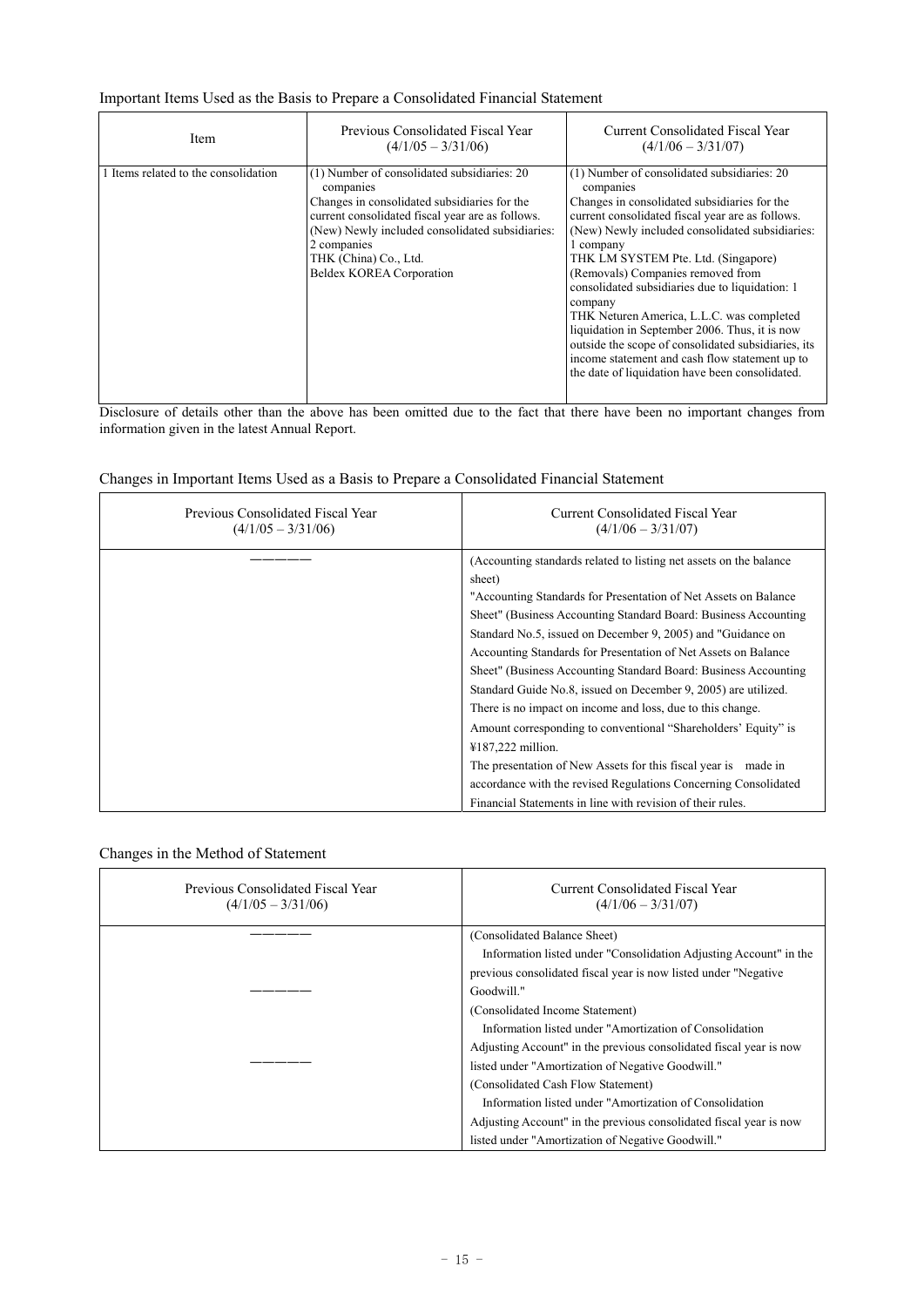### Notes on the Consolidated Financial Statement (Disclosure omitted)

Notes related to lease transactions, transactions with related parties, tax effect accounting, securities, derivative transactions, accrued retirement benefits, etc., the disclosure is omitted as disclosure items in the financial summary, because it is thought to be of less importance.

(Segment Information)

### Business Segment Information

Net sales and operating income of machinery subcomponent departments exceed 90 percent of the consolidated net sales of all segments, and of the total operating income of segments that generated operating income, and so segment information by business category is omitted.

### Geographic Segment Information

For the year ended March 31, 2006 (Millions of Yen)

|                         | Japan   | America | Europe | Asia and<br>others | Total   | (Elimination) | Consolidated |
|-------------------------|---------|---------|--------|--------------------|---------|---------------|--------------|
| Net Sales:              |         |         |        |                    |         |               |              |
| To customers            | 122,456 | 14,008  | 16,309 | 5,637              | 158,412 |               | 158,412      |
| Inter-segment           | 19,362  | 33      | 87     | 1,390              | 20,874  | (20, 874)     |              |
| Total:                  | 141,819 | 14,042  | 16,397 | 7,028              | 179,286 | (20, 874)     | 158,412      |
| Operating expenses      | 116,542 | 12,737  | 16,452 | 6,548              | 152,280 | (20, 947)     | 131,332      |
| Operating Income(loss): | 25,276  | 1,304   | (55)   | 480                | 27,006  | 73            | 27,079       |
| Assets:                 | 182,494 | 152,279 | 17,870 | 16,009             | 231,653 | 12,731        | 244,384      |

**Note:** 

• Classification of countries and regions is based on geographical proximity.

• Main countries and areas belonging to each classification are as follows.

*America:* United States of America and other countries

*Europe:* Germany, UK, France, Netherlands, and other countries

*Asia and others:* China, South Korea, Taiwan and other countries

• Of assets, figures stated in the "Elimination" represent reserved fund (time deposits, short-term loans) and long-term investments (investment securities and other investments).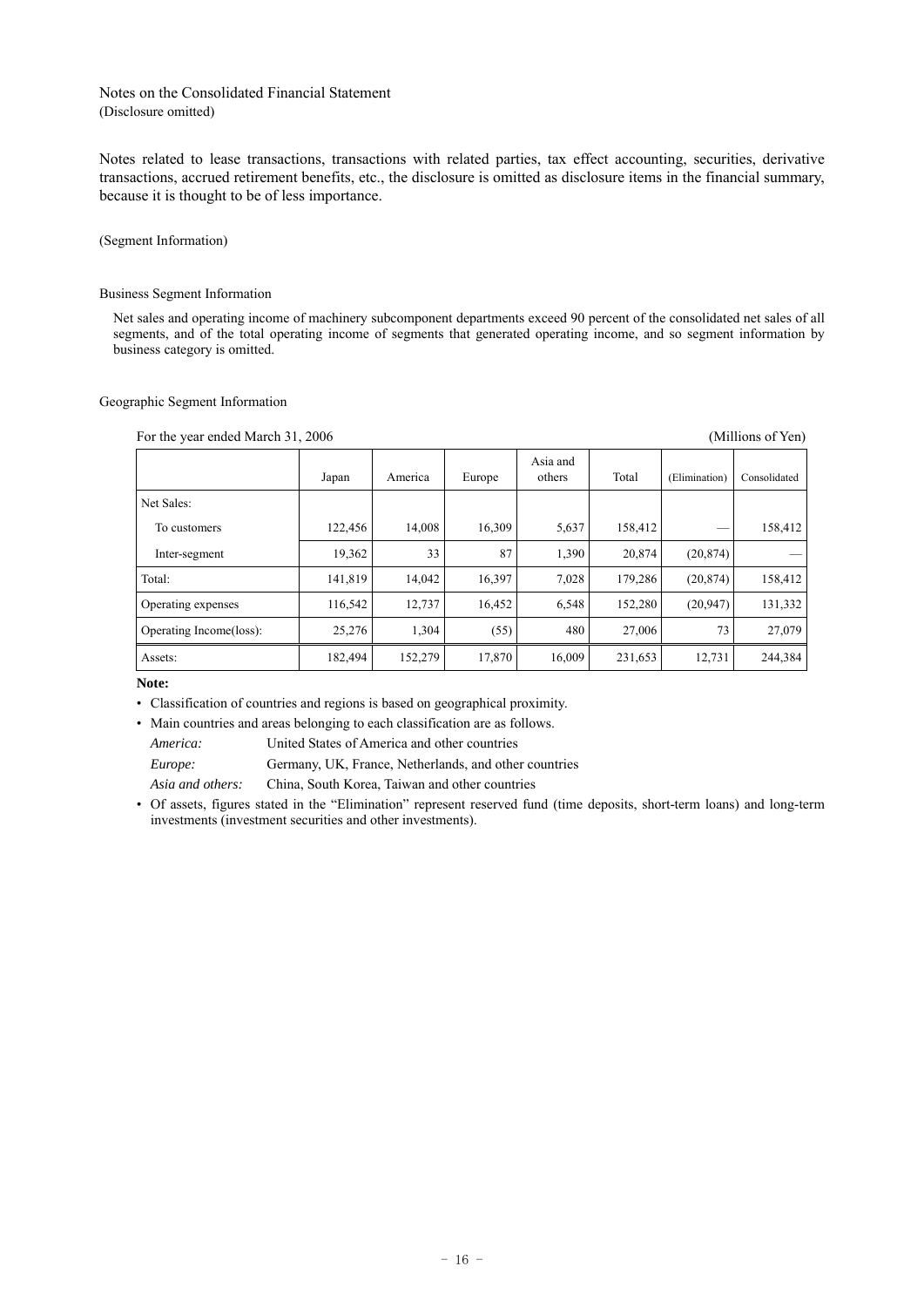### For the year ended March 31, 2007 (Millions of Yen)

|                    | Japan   | America | Europe | Asia and<br>others | Total   | (Elimination) | Consolidated |
|--------------------|---------|---------|--------|--------------------|---------|---------------|--------------|
| Net Sales:         |         |         |        |                    |         |               |              |
| To customers       | 130,351 | 16,525  | 19,515 | 8,318              | 174,710 |               | 174,710      |
| Inter-segment      | 25,206  | 59      | 97     | 1,947              | 27,312  | (27,312)      |              |
| Total:             | 155,558 | 16,584  | 19,613 | 10,266             | 202,023 | (27,312)      | 174,710      |
| Operating expenses | 125,389 | 16,212  | 18,799 | 9,395              | 169,797 | (26,901)      | 142,895      |
| Operating Income:  | 30,169  | 372     | 814    | 870                | 32,225  | (410)         | 31,815       |
| Assets:            | 195,602 | 17,681  | 21,252 | 23,012             | 257,548 | 5,732         | 263,280      |

**Note:** 

• Classification of countries and regions is based on geographical proximity.

• Main countries and areas belonging to each classification are as follows. *America:* United States of America and other countries *Europe:* Germany, UK, France, Netherlands, and other countries *Asia and others:* China, South Korea, Taiwan and other countries

• Of assets, figures stated in the "Elimination" represent reserved fund (time deposits, short-term loans) and long-term investments (investment securities and other investments)..

### (Overseas Sales)

For the year ended March 31, 2006 (Millions of Yen)

| For the year ended ividicity it, 2000                       |         |          |                    | (TVITIITUITS UL TUIT) |
|-------------------------------------------------------------|---------|----------|--------------------|-----------------------|
|                                                             | America | Europe   | Asia and<br>others | Total                 |
| Overseas sales                                              | 14,107  | 16.198   | 15,861             | 46,167                |
| Consolidated net sales                                      |         |          |                    | 158,412               |
| Overseas sales as a percentage of consolidated net<br>sales | 8.9%    | $10.2\%$ | $10.0\%$           | $29.1\%$              |

Note:

• Classification of countries and regions is based on geographical proximity.

• Main countries and areas belonging to each classification are as follows.

*America:* United States of America and other countries

*Europe:* Germany, UK, France, Netherlands, and other countries

*Asia and others:* China, South Korea, Taiwan and other countries

• Overseas sales are sales booked in foreign countries or in regions other than Japan, by the company and its consolidated subsidiaries.

For the year ended March 31, 2007 (Millions of Yen) America Europe Asia and others Total Overseas sales 16,649 19,344 19,203 55,197 Consolidated net sales 174,710 Overseas sales as a percentage of consolidated net  $\begin{array}{|l|l|}\n\hline\n\end{array}$  9.5% 11.1% 11.0% 11.0% 31.6%

Note:

• Classification of countries and regions is based on geographical proximity.

• Main countries and areas belonging to each classification are as follows.

*America:* United States of America and other countries

*Europe:* Germany, UK, France, Netherlands, and other countries

*Asia and others:* China, South Korea, Taiwan and other countries

• Overseas sales are sales booked in foreign countries or in regions other than Japan, by the company and its consolidated subsidiaries.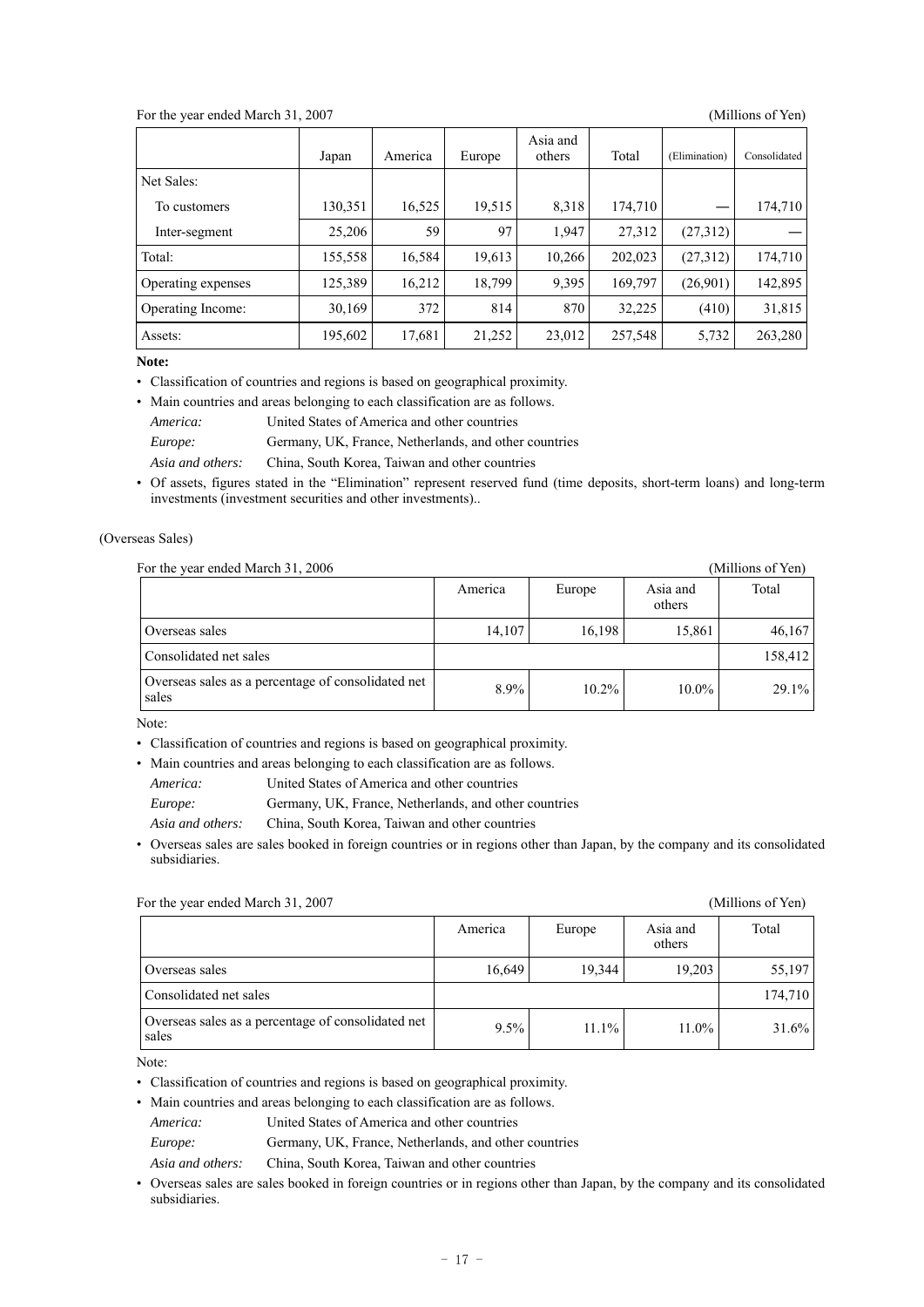### (Per share data)

| Previous consolidated fiscal year<br>$(4/1/05 - 3/31/06)$   | (101)<br>Current consolidated fiscal year<br>$(4/1/06 - 3/31/07)$ |                                                             |          |  |
|-------------------------------------------------------------|-------------------------------------------------------------------|-------------------------------------------------------------|----------|--|
| Stockholders' equity per share                              | 1,266.39                                                          | Stockholders' equity per share                              | 1,407.84 |  |
| Net income per share                                        | 148.42                                                            | Net income per share                                        | 158.36   |  |
| Net income per share after adjustment of<br>dilutive shares | 137.97                                                            | Net income per share after adjustment of<br>dilutive shares | 157.22   |  |

(Note)The basis for calculation of per share income and per share income after adjustment of dilutive shares of the current fiscal year is as follows.

### 1. Net assets per share

(Millions of yen, number of shares) Item As of March 31, 2006 As of March 31, 2007 Total net assets on balance sheet 189,039 Net assets related to common stock and the set of the set of the set of the set of the set of the set of the set of the set of the set of the set of the set of the set of the set of the set of the set of the set of the set Breakdown for difference Minority interest  $-$  1,816 Number of common stock shares outstanding  $-$  133,020,540 Number of treasury stock shares — 34,512 Number of common stock shares used for the calculation of assets per — 132,986,028

### 2. Base data for the calculation of net income and per share net income after the adjustment of dilutive share are as follows:

|                                                                                                                                                             |                                   | (Millions of yen, number of shares) |
|-------------------------------------------------------------------------------------------------------------------------------------------------------------|-----------------------------------|-------------------------------------|
|                                                                                                                                                             | Previous consolidated fiscal year | Current consolidated fiscal year    |
| Item                                                                                                                                                        | $(4/1/05 - 3/31/06)$              | $(4/1/06 - 3/31/07)$                |
| Net income on consolidated statements of income                                                                                                             | 18,584                            | 21,038                              |
| Net income reverting to common shares                                                                                                                       | 18,449                            | 21,038                              |
| Summary of amount not reverting to common<br>shareholders                                                                                                   |                                   |                                     |
| Bonuses paid to directors by income appropriation                                                                                                           | 135                               |                                     |
| Amount not reverting to common shareholders                                                                                                                 | 135                               |                                     |
| Average number of common shares                                                                                                                             | 124,301,116                       | 132,848,498                         |
| Summary of net income adjustment amount used for the<br>calculation of net income per share after adjustment of<br>dilutive shares                          |                                   |                                     |
| Commission paid (after tax equivalent)                                                                                                                      |                                   |                                     |
| Net income adjustment amount                                                                                                                                |                                   |                                     |
| Summary of increased number of common shares used<br>for the calculation of net income per share after<br>adjustment of dilutive shares                     |                                   |                                     |
| Bonds with stock acquisition rights                                                                                                                         | 9,429,809                         | 976,747                             |
| Increased number of common stocks                                                                                                                           | 9,429,809                         | 976,747                             |
| Summary of dilutive shares not used for the calculation<br>of net income per share after adjustment of dilutive<br>shares because they have dilutive effect |                                   |                                     |

(Yen)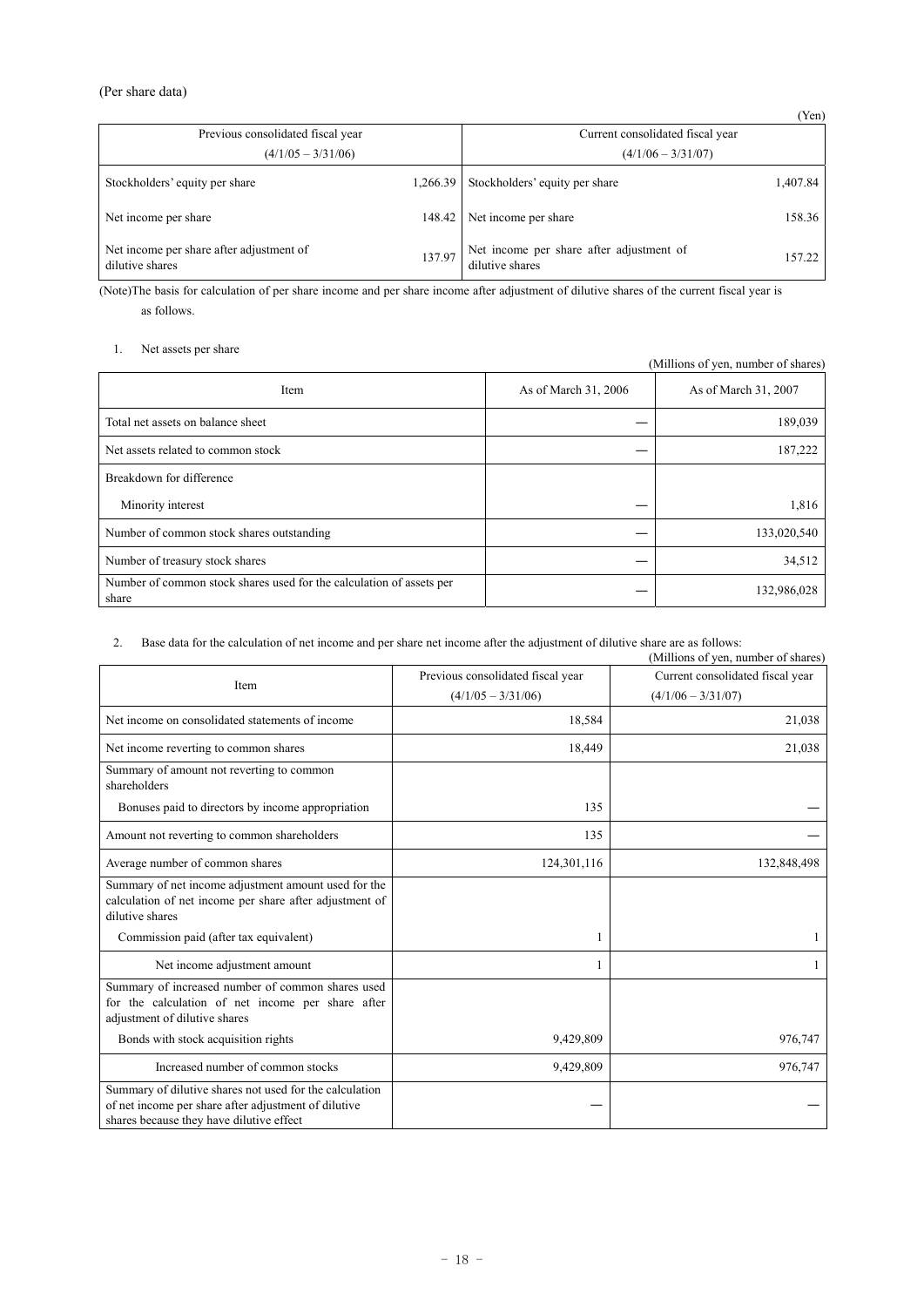(Significant Subsequent Event)

THK resolved at its board of directors' meeting on April 23<sup>th</sup> 2007 that THK will acquire 100% of the shares, etc. of Rhythm Corporation from The Carlyle Group and make Rhythm a subsidiary of THK. Share transfer agreement was made as of April 23<sup>th</sup> 2007, by between THK and The Carlyle Group.

- 1. Purpose of Acquisition of all of the Shares, etc. of Rhythm Corporation The purpose of this agreement is to increase the corporate value of both companies by improving operational efficiency with cooperation between the THK and Rhythm which has a rich history of high achievement as an automotive parts manufacturer, and by expanding new business areas through expansion of new application and innovations.
- 2. Seller of the Shares The Carlyle Group
- 3. Overview of the Transferring Subsidiary (Rhythm Corporation)
- (1) Corporate Name: Rhythm Corporation
- (2) Location of the Headquarters: 283-3,Gokyu-cho, Hamamatsu, Shizuoka, 430-0831 Japan
- (3) Representative: President and CEO Katsuo Kitamura
- (4) Latest Fiscal Year Results(Consolidated):

|                     | FY March, 2006 (millions of yen) |
|---------------------|----------------------------------|
| <b>Sales</b>        | ¥31,247                          |
| Operation Income    | 871                              |
| Net Income          | 338                              |
| <b>Total Assets</b> | 29,049                           |

- (5) Main Business: Development, Designing, Manufacturing and Sale of Steering Parts, Suspension Parts, Brake Parts and Engine/Transmission Related Parts, etc.
- 4. Schedule of Acquisition May 31, 2007 (Planned)
- 5. The Number of Shares, etc. to be Acquired, Purchase Price and Status of Ownership Percentage of Shares, etc. before and after the Acquisition.
- (1) The Number of Shares, etc. owned before the Acquisition: 0 shares (Ownership Percentage: 0% )
- (2) The Number of Shares, etc. to be Acquired: 128,549Shares (Purchase Price: Approximately 12.6 Billion Yen)
- (3) The Number of Shares, etc. owned after the Acquisition: 128,549Shares (Ownership Percentage: 100%)

Note:

- 1) The Number of Shares, etc. includes potential shares (5,052 shares)arising in connection with share acquisition rights.
- 2) The Company plans to concurrently acquire shares, etc.(8,749 shares including potential shares arising in connection with share acquisition rights) held by equity holders other than Carlyle.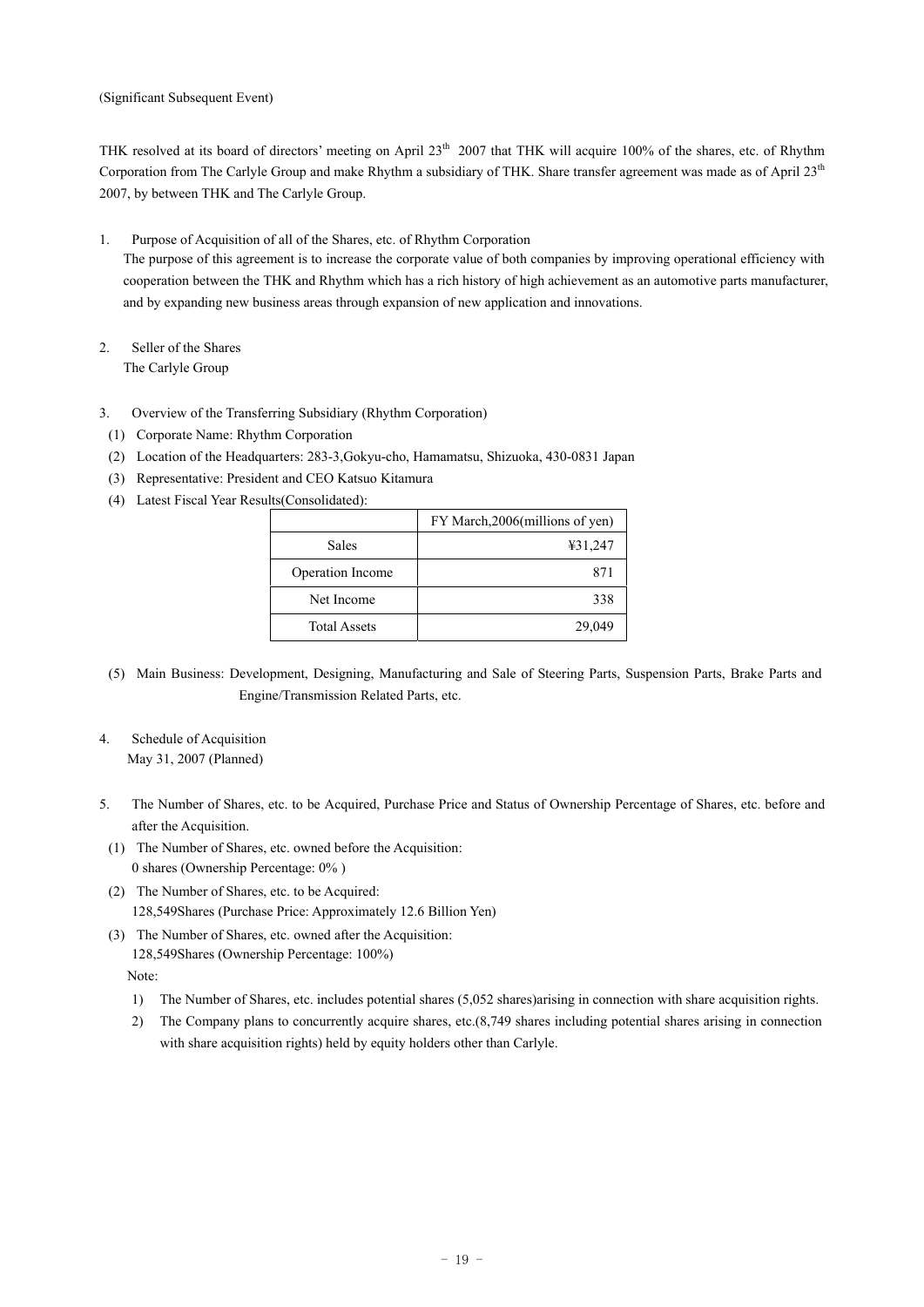# Non-Consolidated Balance Sheets

as of March 31, 2006 and 2007

(Millions of yen)

|                                                                                  |        | 2006    |               |        | 2007    |               |  |
|----------------------------------------------------------------------------------|--------|---------|---------------|--------|---------|---------------|--|
|                                                                                  |        | Amount  | $\frac{0}{0}$ |        | Amount  | $\frac{0}{0}$ |  |
| <b>Assets</b>                                                                    |        |         |               |        |         |               |  |
| Current assets:                                                                  |        |         |               |        |         |               |  |
| Cash and bank deposits                                                           |        | 68,334  |               |        | 68,521  |               |  |
| Notes receivable-trade                                                           |        | 19,277  |               |        | 17,806  |               |  |
| Accounts receivable-trade                                                        |        | 36,566  |               |        | 41,597  |               |  |
| Inventories                                                                      |        | 14,848  |               |        | 14,401  |               |  |
| Prepaid Assets                                                                   |        | 286     |               |        | 379     |               |  |
| Deferred tax assets                                                              |        | 2,017   |               |        | 2,118   |               |  |
| Short-term-loan in subsidiaries and affiliates                                   |        | 6,794   |               |        | 5,295   |               |  |
| Accrued Revenue                                                                  |        | 1,192   |               |        | 1,889   |               |  |
| Other                                                                            |        | 990     |               |        | 690     |               |  |
| Less: Allowance for doubtful accounts                                            |        | (4)     |               |        | (4)     |               |  |
| Total current assets                                                             |        | 150,303 | 66.6          |        | 152,696 | 64.4          |  |
| Fixed assets :                                                                   |        |         |               |        |         |               |  |
| Tangible fixed assets                                                            |        |         |               |        |         |               |  |
| <b>Buildings</b>                                                                 | 22,045 |         |               | 25,258 |         |               |  |
| Accumulated depreciation-Buildings                                               | 12,463 | 9,582   |               | 12,902 | 12,356  |               |  |
| <b>Structures</b>                                                                | 1,641  |         |               | 1,665  |         |               |  |
| Accumulated depreciation-Structures                                              | 1,088  | 552     |               | 1,084  | 580     |               |  |
| Machinery and equipment                                                          | 57,488 |         |               | 60,165 |         |               |  |
| Accumulated depreciation-M & E                                                   | 44,789 | 12,699  |               | 45,711 | 14,453  |               |  |
| Vehicles                                                                         | 250    |         |               | 250    |         |               |  |
| Accumulated depreciation-Vehicles                                                | 217    | 33      |               | 216    | 34      |               |  |
| Tools and Instruments                                                            | 7,417  |         |               | 7,548  |         |               |  |
| Accumulated depreciation-Tools &Inst                                             | 6,312  | 1,105   |               | 6,512  | 1,035   |               |  |
| Land                                                                             |        | 7,774   |               |        | 7,746   |               |  |
| Construction in Progress                                                         |        | 1,485   |               |        | 904     |               |  |
| Total tangible fixed assets                                                      |        | 33,233  | 14.7          |        | 37,111  | 15.6          |  |
| <b>Intangible Fixed Assets</b>                                                   |        | 551     | 0.3           |        | 665     | 0.3           |  |
| Investments and other                                                            |        |         |               |        |         |               |  |
| Long-term investments in securities                                              |        | 3,050   |               |        | 3,002   |               |  |
| Investments in shares of un-consolidated<br>subsidiaries and affiliates          |        | 18,656  |               |        | 18,712  |               |  |
| Investments in un-consolidated<br>subsidiaries and affiliates                    |        | 13,962  |               |        | 19,156  |               |  |
| Long-term loans receivables                                                      |        | 246     |               |        | 239     |               |  |
| Long-term loans receivables to<br>un-consolidated subsidiaries<br>and affiliated |        | 1,938   |               |        | 1,238   |               |  |
| Deferred tax assets                                                              |        | 857     |               |        | 1,336   |               |  |
| Other                                                                            |        | 3,123   |               |        | 3,397   |               |  |
| Less: Allowance for doubtful Accounts                                            |        | (355)   |               |        | (347)   |               |  |
| Total investments and others                                                     |        | 41,479  | 18.4          |        | 46,736  | 19.7          |  |
| Total fixed assets                                                               |        | 75,264  | 33.4          |        | 84,513  | 35.6          |  |
| Total assets                                                                     |        | 225,568 | 100.0         |        | 237,209 | 100.0         |  |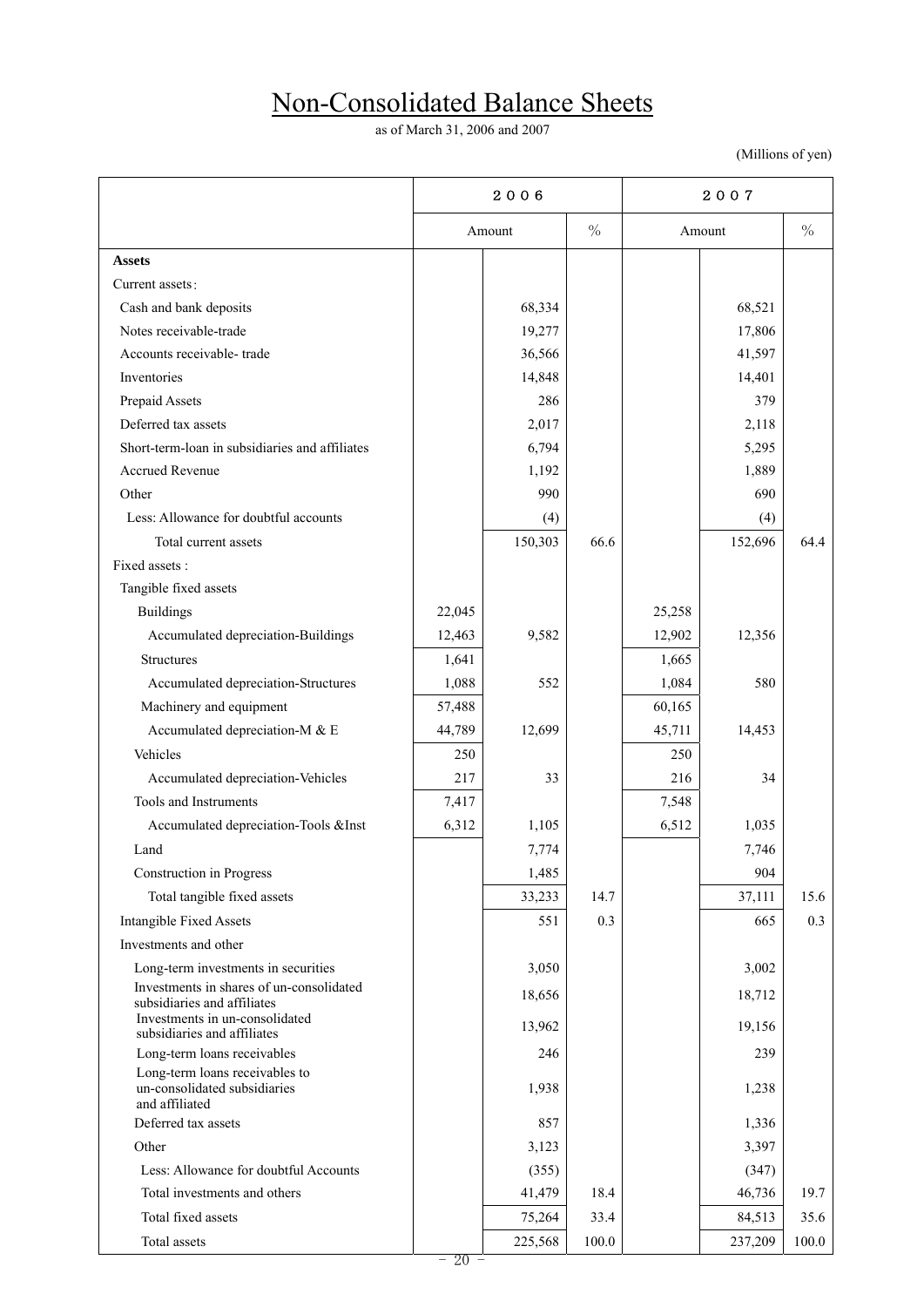|                                                         | 2006   |                  |               | 2007 |        |      |
|---------------------------------------------------------|--------|------------------|---------------|------|--------|------|
|                                                         |        | Amount           | $\frac{0}{0}$ |      | Amount | $\%$ |
| <b>Liabilities</b>                                      |        |                  |               |      |        |      |
| Current liabilities :                                   |        |                  |               |      |        |      |
| Notes payable - trade                                   |        | 4,176            |               |      | 2,859  |      |
| Accounts payable - trade                                |        | 23,819           |               |      | 28,354 |      |
| Bonds due within one year                               |        | 10,000           |               |      |        |      |
| Bonds with stock warrant due within one year            |        |                  |               |      | 1,380  |      |
| Account payable - other                                 |        | 2,625            |               |      | 6,141  |      |
| Accrued expenses                                        |        | 5,742            |               |      | 6,248  |      |
| Accrued income taxes                                    |        | 6,588            |               |      | 7,323  |      |
| Accrued consumption taxes                               |        | 184              |               |      |        |      |
| Receipt in advance                                      |        | 7                |               |      | 38     |      |
| Deposits payable                                        |        | 183              |               |      | 288    |      |
| Accrued bonuses                                         |        | 1,868            |               |      | 2,099  |      |
| Accrued bonuses for Directors and corporate<br>auditors |        |                  |               |      | 120    |      |
| Notes payable - tangible fixed assets                   |        | 396              |               |      | 96     |      |
| Other                                                   |        | 411              |               |      | 22     |      |
| Total current liabilities                               |        | 56,005           | 24.8          |      | 54,974 | 23.2 |
| Long-term liabilities                                   |        |                  |               |      |        |      |
| <b>Bonds</b>                                            |        | 5,000            |               |      | 5,000  |      |
| Bonds with stock acquisition rights                     |        | 1,745            |               |      |        |      |
| Allowance for retirement and severance                  |        | 1,769            |               |      | 2,006  |      |
| benefits                                                |        |                  |               |      |        |      |
| Other                                                   |        | 986              |               |      | 982    |      |
| Total long-term liabilities                             |        | 9,500            | 4.2           |      | 7,989  | 3.4  |
| <b>Total liabilities</b>                                |        | 65,506           | 29.0          |      | 62,963 | 26.6 |
| <b>Net Assets</b>                                       |        |                  |               |      |        |      |
| Common stock                                            |        | 33,733           | 14.9          |      |        |      |
| Additional paid-in capital                              |        |                  |               |      |        |      |
| Capital reserve                                         |        | 46,599           |               |      |        |      |
| Other additional paid-in capital                        |        |                  |               |      |        |      |
| Gains on disposal of treasury stocks                    |        | $\boldsymbol{0}$ |               |      |        |      |
| Total additional paid-in capital                        |        | 46,599           | 20.7          |      |        |      |
| Retained earnings                                       |        |                  |               |      |        |      |
| Un-appropriated earrings                                |        | 1,958            |               |      |        |      |
| Voluntary reserve                                       |        |                  |               |      |        |      |
| Reserve fund for special depreciation                   | 283    |                  |               |      |        |      |
| Reserve for deferred taxes on land                      | 14     |                  |               |      |        |      |
| Reserve for dividends                                   | 1,600  |                  |               |      |        |      |
| Other reserve                                           | 58,000 | 59,898           |               |      |        |      |
| Un-appropriated profit of this term                     |        | 16,580           |               |      |        |      |
| Total retained earnings                                 |        | 78,437           | 34.8          |      |        |      |
| Valuation gains on marketable securities                |        | 1,339            | 0.6           |      |        |      |
| Treasury stocks                                         |        | (48)             | (0.0)         |      |        |      |
| Total net assets                                        |        | 160,061          | $71.0\,$      |      |        |      |
| Total liabilities and net assets                        |        | 225,568          | 100.0         |      |        |      |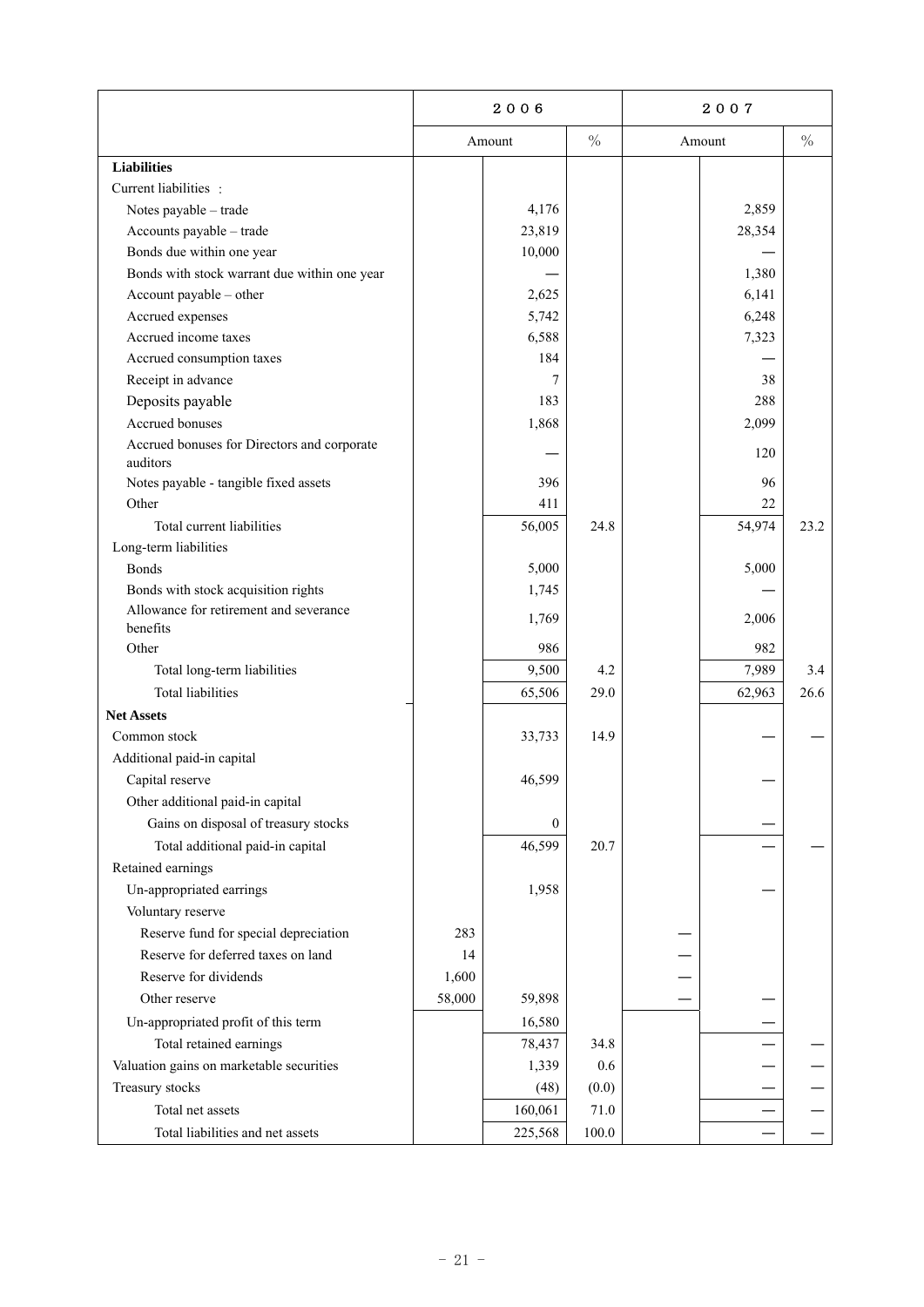|                                                              | 2006   |  |               |          |         |               |
|--------------------------------------------------------------|--------|--|---------------|----------|---------|---------------|
|                                                              | Amount |  | $\frac{0}{0}$ | Amount   |         | $\frac{0}{0}$ |
| <b>Net Assets</b>                                            |        |  |               |          |         |               |
| Common stock                                                 |        |  |               |          | 33,916  |               |
| Additional paid-in capital                                   |        |  |               |          |         |               |
| Capital Reserve                                              |        |  |               | 46,781   |         |               |
| Other additional paid-in capital                             |        |  |               |          |         |               |
| Gain on retirement of treasury stock                         |        |  |               | $\theta$ |         |               |
| Total additional paid-in capital<br><b>Retained Earnings</b> |        |  |               |          | 46,782  |               |
| <b>Retained Earnings</b>                                     |        |  |               | 1,958    |         |               |
| Other retained earnings                                      |        |  |               |          |         |               |
| Reserve fund for special depreciation                        |        |  |               | 307      |         |               |
| Reserve for deferred taxes on land                           |        |  |               | 14       |         |               |
| Reserve for dividends                                        |        |  |               | 2,000    |         |               |
| Other reserve                                                |        |  |               | 70,000   |         |               |
| Un-appropriated retained earnings                            |        |  |               | 18,312   |         |               |
| Total retained earnings                                      |        |  |               |          | 92,592  |               |
| Treasury stocks                                              |        |  |               |          | (63)    |               |
| Total pain-in capital and retained earnings                  |        |  |               |          | 173,227 | 73.0          |
| Valuation and Translation Adjustments:                       |        |  |               |          |         |               |
| Valuation adjustment for marketable<br>securities            |        |  |               |          | 1,017   |               |
| Total Valuation and translation<br>Adjustments               |        |  |               |          | 1,017   | 0.4           |
| Total net assets                                             |        |  |               |          | 174,245 | 73.4          |
| Total liabilities and net assets                             |        |  |               |          | 237,209 | 100.0         |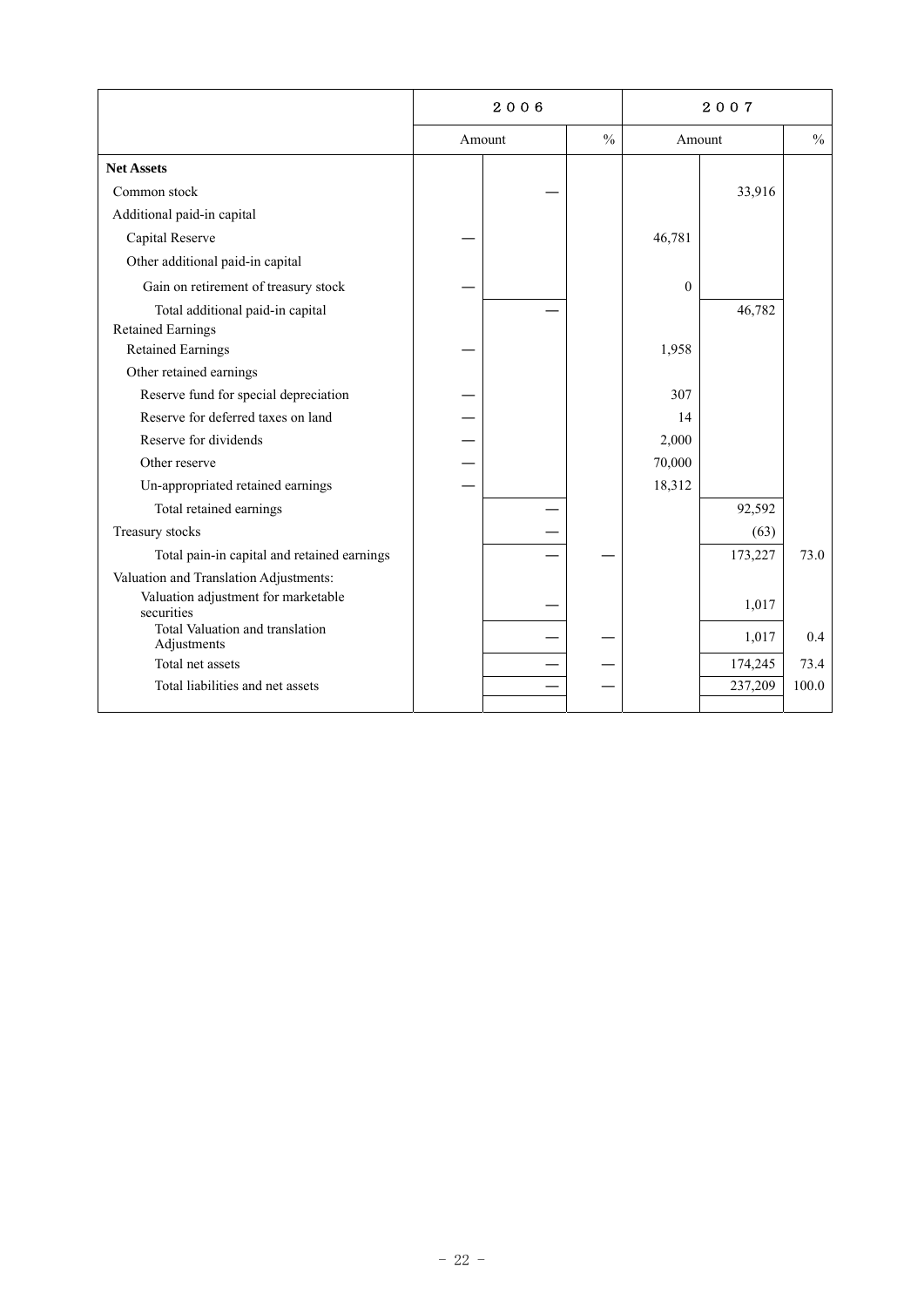### Non-Consolidated Statements of Income

for the years ended March 31 2006 and 2007

|                                                                 |        |         |       |        |         | (Millions of yen) |  |
|-----------------------------------------------------------------|--------|---------|-------|--------|---------|-------------------|--|
| Account Items                                                   |        | 2006    |       | 2007   |         |                   |  |
|                                                                 | Amount |         | %     |        | Amount  |                   |  |
| Net sales                                                       |        | 130,767 | 100.0 |        | 143,870 | 100.0             |  |
| Cost of sales                                                   |        | 87,568  | 67.0  |        | 94,906  | 66.0              |  |
| Gross profit                                                    |        | 43,199  | 33.0  |        | 48,964  | 34.0              |  |
| Sales, general, and administrative expenses                     |        | 19,355  | 14.8  |        | 20,282  | 14.1              |  |
| Operating income                                                |        | 23,843  | 18.2  |        | 28,681  | 19.9              |  |
| Non-operating income                                            |        |         |       |        |         |                   |  |
| Interest income                                                 | 192    |         |       | 339    |         |                   |  |
| Dividend income                                                 | 321    |         |       | 277    |         |                   |  |
| Foreign exchange gain                                           | 770    |         |       | 644    |         |                   |  |
| Rental income                                                   | 365    |         |       | 406    |         |                   |  |
| Other                                                           | 368    | 2,018   | 1.5   | 535    | 2,203   | 1.5               |  |
| Non-operating expenses                                          |        |         |       |        |         |                   |  |
| Bond interest                                                   | 159    |         |       | 123    |         |                   |  |
| Commission charge                                               | 84     |         |       | 76     |         |                   |  |
| Other                                                           | 55     | 299     | 0.2   | 42     | 242     | 0.1               |  |
| Ordinary income                                                 |        | 25,563  | 19.5  |        | 30,642  | 21.3              |  |
| Extraordinary income                                            |        |         |       |        |         |                   |  |
| Gain on sales of fixed assets                                   | 464    |         |       | 35     |         |                   |  |
| Gain on sales of investment securities                          | 1,933  |         |       |        |         |                   |  |
| Reversal of allowance for doubtful Accounts                     | 49     |         |       | 9      |         |                   |  |
| Other                                                           | 60     | 2,507   | 1.9   |        | 44      | 0.0               |  |
| Extraordinary loss                                              |        |         |       |        |         |                   |  |
| Loss on sales of fixed assets                                   | 52     |         |       | 23     |         |                   |  |
| Loss on retirement of fixed assets                              | 342    |         |       | 332    |         |                   |  |
| Loss on impairment                                              | 856    | 1,252   | 0.9   | 33     | 388     | 0.3               |  |
| Net income before provision for tax                             |        | 26,818  | 20.5  |        | 30,298  | 21.0              |  |
| $Taxes - current$                                               | 10,920 |         |       | 12,663 |         |                   |  |
| Taxes - deferred                                                | 366    | 10,544  | 8.1   | 359    | 12,304  | 8.5               |  |
| Net income                                                      |        | 16,264  | 12.4  |        | 17,993  | 12.5              |  |
| Un-appropriated retained earrings at<br>beginning of the period |        | 1,575   |       |        |         |                   |  |
| Dividend paid                                                   |        | 1,259   |       |        |         |                   |  |
| Un-appropriated retained earnings at the end<br>of the period   |        | 16,580  |       |        |         |                   |  |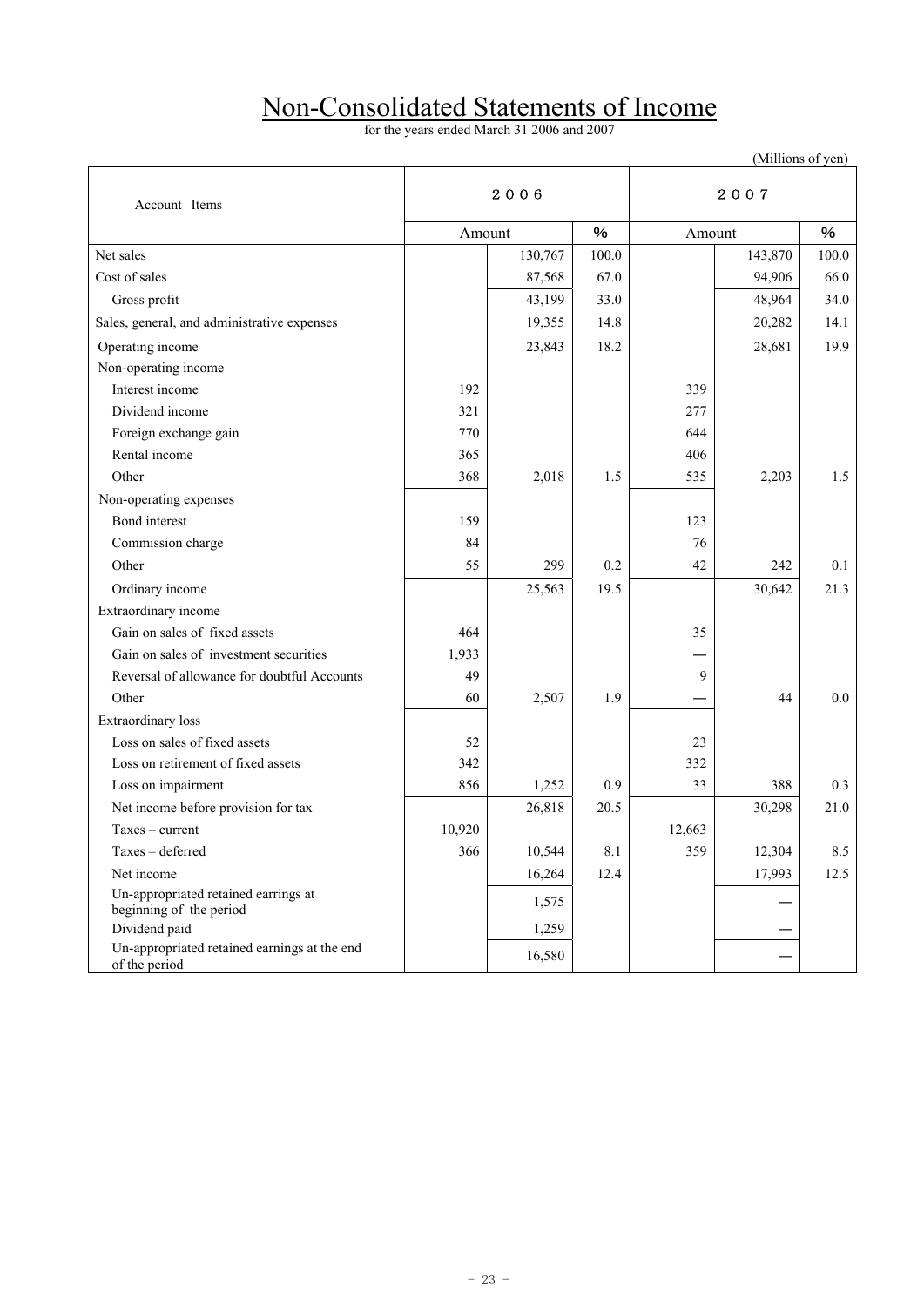### **Statement of Net Assets**

for the year ended March 31 2007

(Millions of yen)

|                                                                               | <b>Paid-in Capital and Retained Earrings</b> |                    |                                  |                                  |                   |                                        |                                             |                             |                  |                                          |                               |  |
|-------------------------------------------------------------------------------|----------------------------------------------|--------------------|----------------------------------|----------------------------------|-------------------|----------------------------------------|---------------------------------------------|-----------------------------|------------------|------------------------------------------|-------------------------------|--|
|                                                                               | Additional Paid-in Capital                   |                    |                                  |                                  |                   | <b>Retained Earnings</b>               |                                             |                             |                  |                                          |                               |  |
|                                                                               |                                              |                    | Other                            | Total                            |                   | Other Retained Earnings                |                                             |                             |                  |                                          |                               |  |
|                                                                               | Common<br>stock                              | Capital<br>Reserve | Additional<br>Paid-in<br>Capital | Additional<br>Paid-in<br>Capital | Earned<br>reserve | Reserve<br>for special<br>depreciation | Reserve for<br>deferred<br>taxed on<br>land | Reserve<br>for<br>dividends | Other<br>Reserve | Un-appropri<br>ated retained<br>earnings | Total<br>Retained<br>Earnings |  |
| Balance at March31,2006                                                       | 33,733                                       | 46,599             | $\bf{0}$                         | 46,599                           | 1,958             | 283                                    | 14                                          | 1,600                       | 58,000           | 16,580                                   | 78,437                        |  |
| Changes during the period:                                                    |                                              |                    |                                  |                                  |                   |                                        |                                             |                             |                  |                                          |                               |  |
| Cash dividends paid                                                           |                                              |                    |                                  |                                  |                   |                                        |                                             |                             |                  | (3,718)                                  | (3,718)                       |  |
| Bonuses to directors                                                          |                                              |                    |                                  |                                  |                   |                                        |                                             |                             |                  | (120)                                    | (120)                         |  |
| Exercise of stock<br>acquisition rights                                       | 182                                          | 182                |                                  | 182                              |                   |                                        |                                             |                             |                  |                                          |                               |  |
| Transfer to reserve<br>(special depreciation)                                 |                                              |                    |                                  |                                  |                   | 179                                    |                                             |                             |                  | (179)                                    |                               |  |
| Transfer from reserve<br>(special depreciation)                               |                                              |                    |                                  |                                  |                   | (155)                                  |                                             |                             |                  | 155                                      |                               |  |
| Transfer to reserve                                                           |                                              |                    |                                  |                                  |                   |                                        |                                             | 400                         |                  | (400)                                    |                               |  |
| (dividends)<br>Transfer to reserve                                            |                                              |                    |                                  |                                  |                   |                                        |                                             |                             |                  |                                          |                               |  |
| (other)                                                                       |                                              |                    |                                  |                                  |                   |                                        |                                             |                             | 12,000           | (12,000)                                 |                               |  |
| Net income                                                                    |                                              |                    |                                  |                                  |                   |                                        |                                             |                             |                  | 17,993                                   | 17,993                        |  |
| Acquisition of treasury stock                                                 |                                              |                    |                                  |                                  |                   |                                        |                                             |                             |                  |                                          |                               |  |
| Retirement of treasury stock                                                  |                                              |                    | $\bf{0}$                         | $\bf{0}$                         |                   |                                        |                                             |                             |                  |                                          |                               |  |
| Net changes in account other<br>than paid-in capital and<br>retained earnings |                                              |                    |                                  |                                  |                   |                                        |                                             |                             |                  |                                          |                               |  |
| Net changes during the period                                                 | 182                                          | 182                | $\bf{0}$                         | 182                              | —                 | 23                                     |                                             | 400                         | 12,000           | 1,732                                    | 14,155                        |  |
| Balance at March31 2007                                                       | 33,916                                       | 46,781             | $\bf{0}$                         | 46,782                           | 1,958             | 307                                    | 14                                          | 2,000                       | 70,000           | 18,312                                   | 92,592                        |  |

|                                                                                                                                                                          | <b>Net Assets</b> |                                                            | <b>Valuation and</b><br><b>Translation adjustment</b>                     |                                     |                     |
|--------------------------------------------------------------------------------------------------------------------------------------------------------------------------|-------------------|------------------------------------------------------------|---------------------------------------------------------------------------|-------------------------------------|---------------------|
|                                                                                                                                                                          | Treasury<br>stock | Total<br>Paid-In<br>Capital<br>And<br>Retained<br>Earnings | Net<br>unrealized<br>gain(loss)<br>on available<br>for sale<br>securities | Total<br>Valuation<br>and<br>Adjust | Total<br>Net Assets |
| Balance at March31,2006                                                                                                                                                  | (48)              | 158,722                                                    | 1,339                                                                     | 1,339                               | 160,061             |
| Changes during the period:                                                                                                                                               |                   |                                                            |                                                                           |                                     |                     |
| Cash dividends paid                                                                                                                                                      |                   | (3,718)                                                    |                                                                           |                                     | (3,718)             |
| Bonuses to directors                                                                                                                                                     |                   | (120)                                                      |                                                                           |                                     | (120)               |
| Exercise of stock acquisition rights                                                                                                                                     |                   | 365                                                        |                                                                           |                                     | 365                 |
| Transfer to reserve<br>(special depreciation)<br>Transfer from reserve<br>(special depreciation)<br>Transfer to reserve<br>(dividends)<br>Transfer to reserve<br>(other) |                   |                                                            |                                                                           |                                     |                     |
| Net income                                                                                                                                                               |                   | 17,993                                                     |                                                                           |                                     | 17,993              |
| Acquisition of treasury stock                                                                                                                                            | (16)              | (16)                                                       |                                                                           |                                     | (16)                |
| Retirement of treasury stock                                                                                                                                             | $\theta$          | 1                                                          |                                                                           |                                     | 1                   |
| Net changes in account other<br>than paid-in capital and<br>retained earnings                                                                                            |                   |                                                            | (321)                                                                     | (321)                               | (321)               |
| Net changes during the period                                                                                                                                            | (15)              | 14,505                                                     | (321)                                                                     | (321)                               | 14,183              |
| Balance at March31 2007                                                                                                                                                  | (63)              | 173,227                                                    | 1,017                                                                     | 1,017                               | 174,245             |